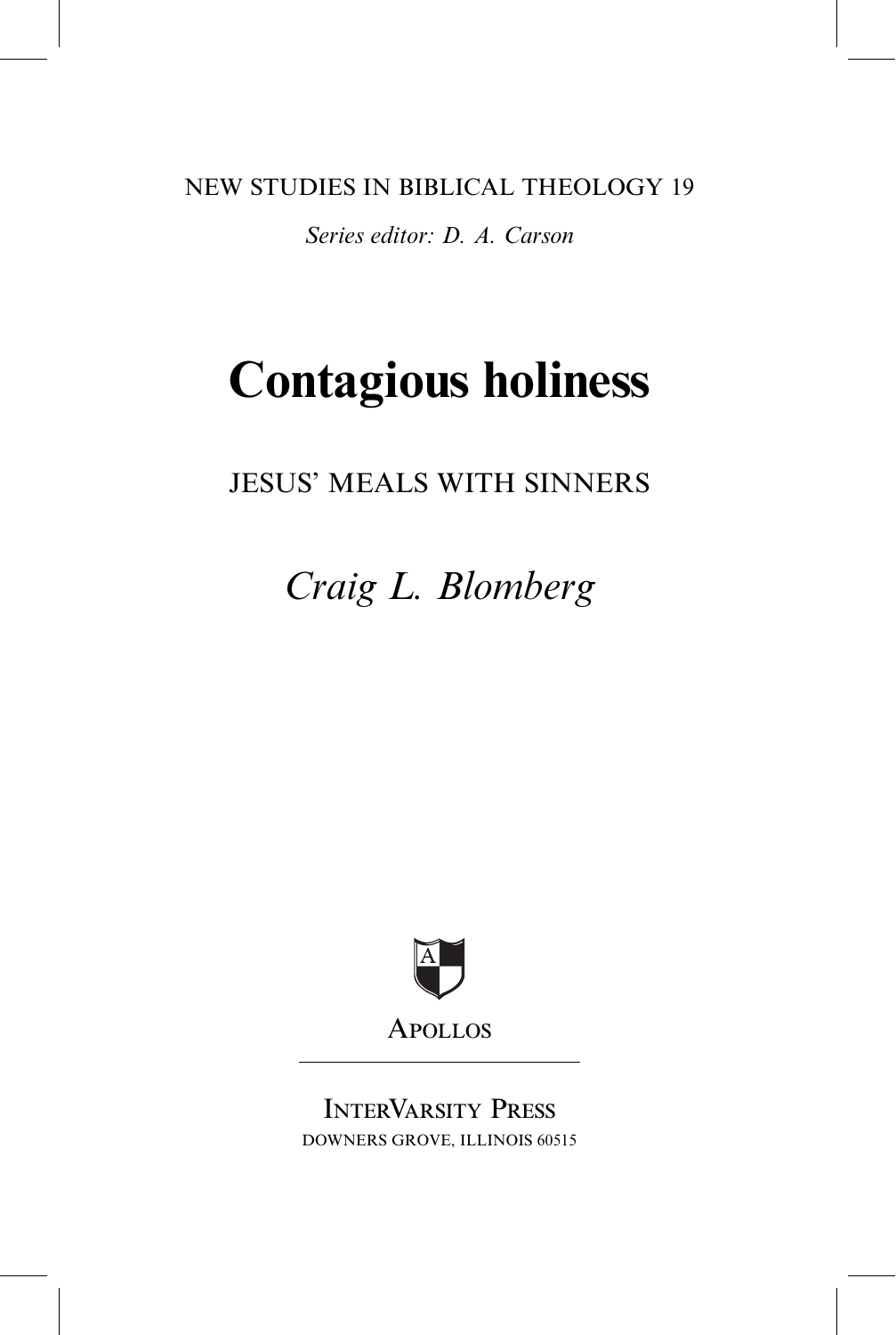#### INTER-VARSITY PRESS

38 De Montfort Street, Leicester LE1 7GP, England Website: www.ivpbooks.com Email: ivp@uccf.org.uk

#### INTERVARSITY PRESS

PO Box 1400, Downers Grove, Illinois 60515, USA Website: www.ivpress.com Email: mail@ivpress.com

 $\circ$  Craig L. Blomberg 2005

Craig L. Blomberg has asserted his right under the Copyright, Designs and Patents Act, 1988, to be identified as Author of this work.

All rights reserved. No part of this publication may be reproduced, stored in a retrieval system, or transmitted, in any form or by any means, electronic, mechanical, photocopying, recording or otherwise, without the prior permission of the publisher or the Copyright Licensing Agency.

Unless otherwise stated, Scripture quotations in this publication are from the Holy Bible, New International Version (Old Testament) and Today's New International Version (New Testament). Copyright © 1973, 1978, 1984, 2001 by International Bible Society. Used by permission of Hodder & Stoughton, a division of Hodder Headline Ltd. All rights reserved. 'NIV' and 'TNIV' are registered trademarks of International Bible Society. UK trademark numbers.

#### First published 2005

#### British Library Cataloguing in Publication Data

A catalogue record for this book is available from the British Library.

UK ISBN–13: 978–1–84474–083–3 UK ISBN–10: 1–84474–083–8

#### Library of Congress Cataloging-in-Publication Data

These data have been requested

US ISBN 0–8308–2620–3

Set in Monotype Times New Roman Typeset in Great Britain by CRB Associates, Reepham, Norfolk Printed and bound in Great Britain by Creative Print and Design (Wales), Ebbw Vale

Inter-Varsity Press is the publishing division of the Universities and Colleges Christian Fellowship (formerly the Inter-Varsity Fellowship), a student movement linking Christian Unions in universities and colleges throughout Great Britain, and a member movement of the International Fellowship of Evangelical Students. For more information about local and national activities write to UCCF, 38 De Montfort Street, Leicester LE1 7GP, email us at email@uccf.org.uk or visit the UCCF website at www.uccf.org.uk.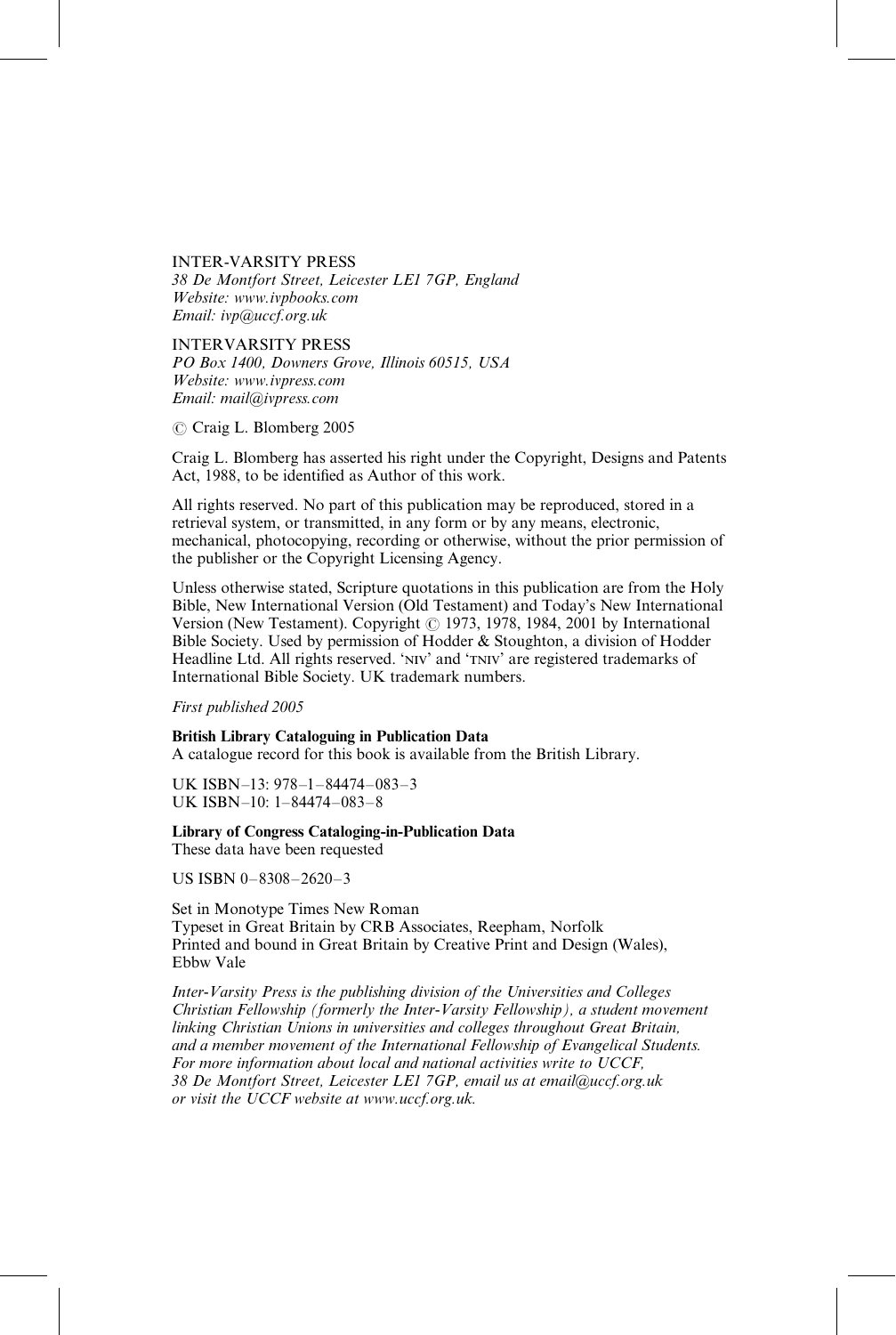#### for Jan and Bob Williams,

who have hosted special meals with Christian grace and unaffected hospitality for more different people and more different kinds of people in more different situations while intentionally ministering to the outcast than anyone else I personally know.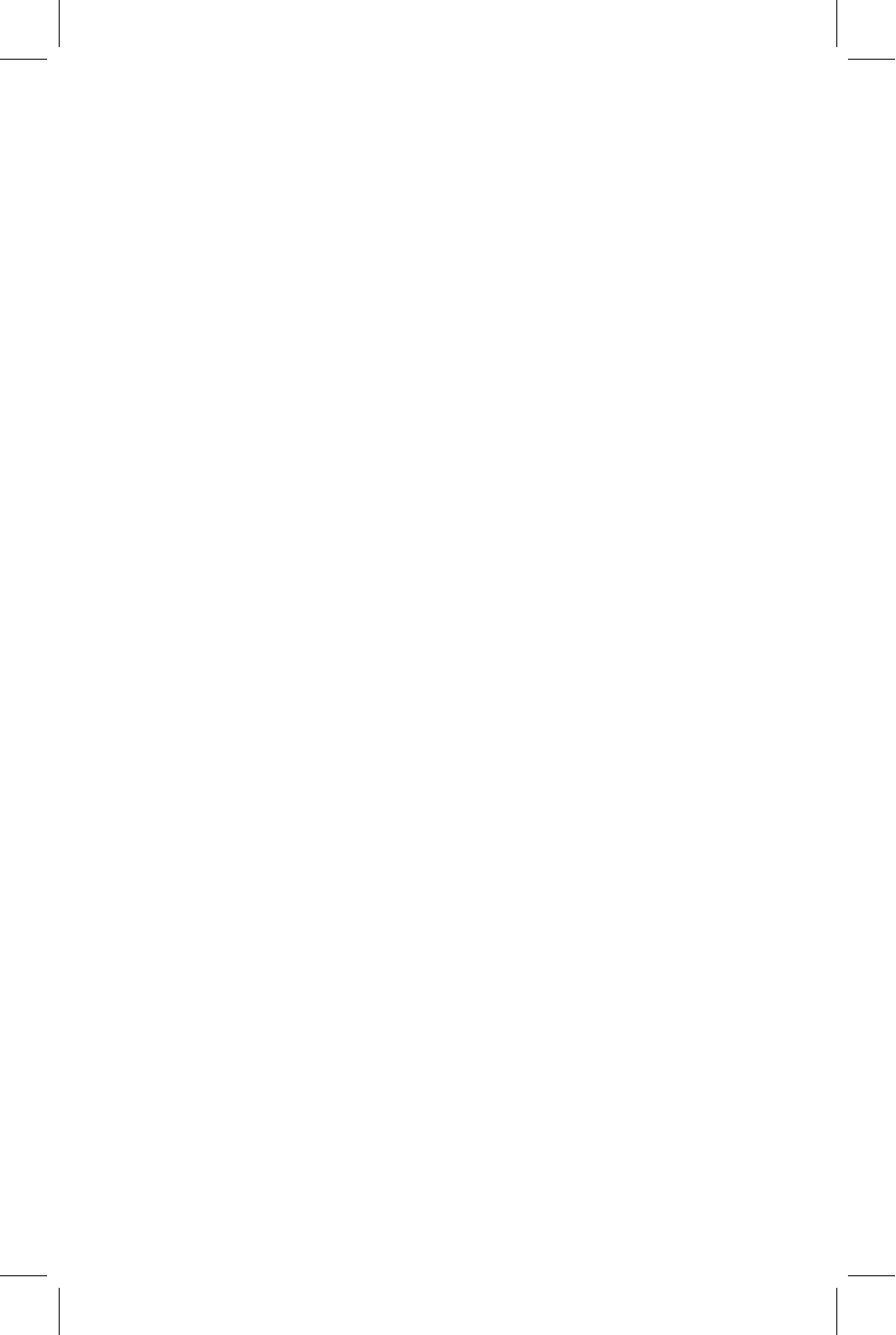# **Contents**

| Series preface   |                                                        |     |  |  |
|------------------|--------------------------------------------------------|-----|--|--|
| Author's preface |                                                        |     |  |  |
| Abbreviations    |                                                        |     |  |  |
|                  | 1 The current debate                                   |     |  |  |
|                  | 'Sinners who need no repentance' and                   |     |  |  |
|                  | Did Jesus really eat with the wicked?                  | 19  |  |  |
|                  | 2 Forming friendships but evading enemies              |     |  |  |
|                  | Meals in the Old Testament                             | 32  |  |  |
|                  | The Pentateuch                                         | 33  |  |  |
|                  | The historical books                                   | 40  |  |  |
|                  | The wisdom literature                                  | 49  |  |  |
|                  | The prophets                                           | 56  |  |  |
|                  | Conclusion                                             | 63  |  |  |
|                  | 3 Contagious impurity                                  |     |  |  |
|                  | Intertestamental developments                          | 65  |  |  |
|                  | Old Testament Apocrypha                                | 66  |  |  |
|                  | The pseudepigrapha                                     | 71  |  |  |
|                  | Qumran and the Dead Sea Scrolls                        | 78  |  |  |
|                  | Greco-Roman symposia                                   | 86  |  |  |
|                  | Conclusions                                            | 93  |  |  |
|                  | 4 Jesus the consummate party animal?                   |     |  |  |
|                  | Jesus' eating with sinners in the Gospels I:           |     |  |  |
|                  | Material not distinctive to Luke                       | 97  |  |  |
|                  | Levi's party: Mark 2:13–17 and parallels               | 98  |  |  |
|                  | Feasting in the wilderness: Mark 6:30–44 and parallels | 103 |  |  |
|                  | A repeat miracle: Mark 8:1–10 and parallel             | 109 |  |  |
|                  | How not to win friends and influence people:           |     |  |  |
|                  | Matthew 8:11–12 and parallel                           | 112 |  |  |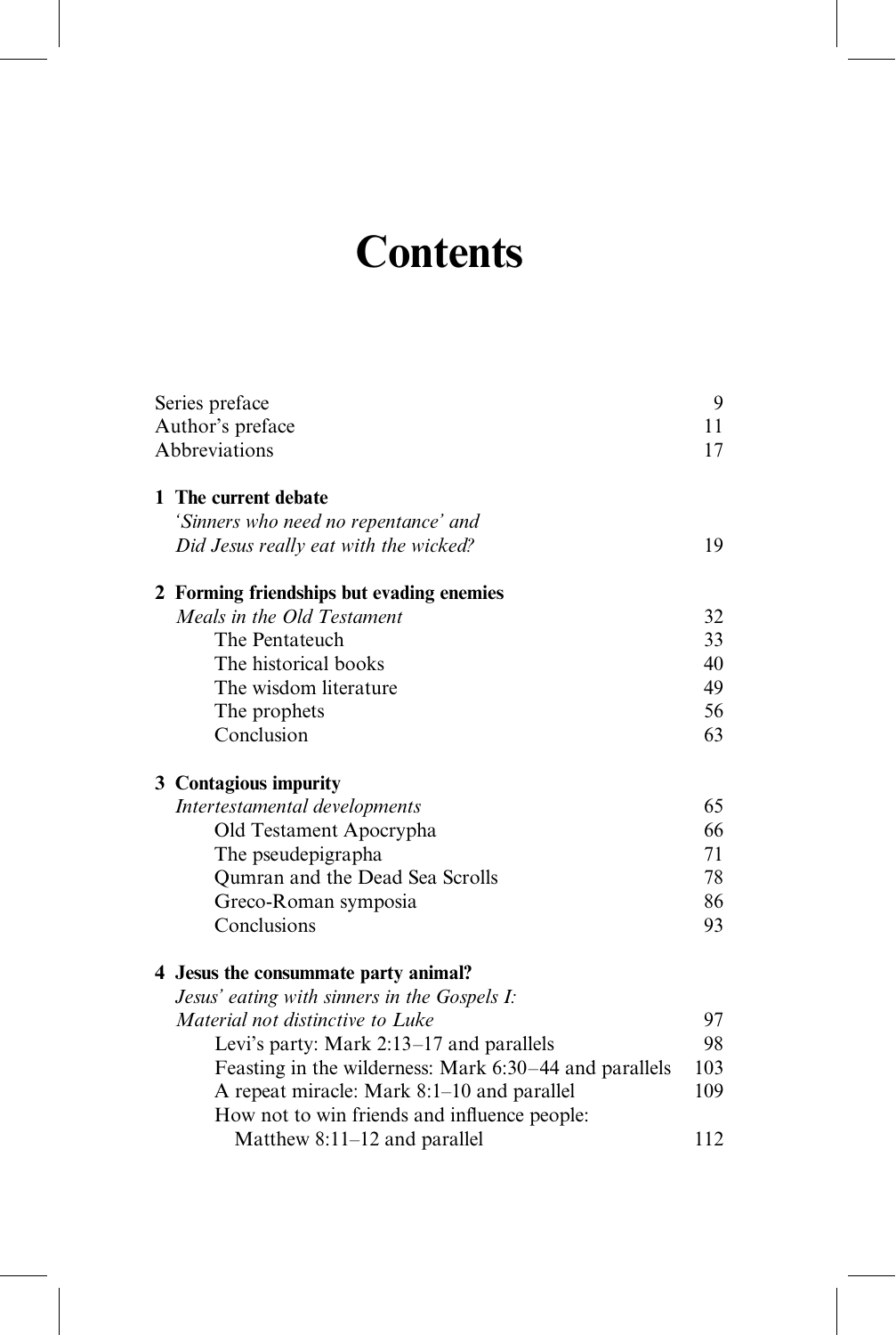| A glutton and a drunkard: Matthew 11:19 and parallel | 116 |
|------------------------------------------------------|-----|
| Tax collectors and prostitutes: Matthew $21:31-32$   | 120 |
| The joy of new wine: John $2:1-11$                   | 122 |
| A meal of reinstatement: John $21:1-14$              |     |
| Summary and conclusion                               | 126 |

### 5 Pervasive purity

| Jesus' eating with sinners in the Gospels II: |     |
|-----------------------------------------------|-----|
| Material distinctive to Luke                  | 130 |
| Introduction                                  | 130 |
| A 'sinner in the city': Luke $7:36-50$        | 131 |
| Hospitality versus holiness: Luke 10:38-42    | 137 |
| A meal turned sour: Luke $11:37-54$           | 139 |
| A cagey host and a rude guest: Luke 14:1-24   | 144 |
| A scandalous summary: Luke 15:1-32            | 149 |
| Zacchaeus short-changed? Luke 19:1-10         | 151 |
| Cleopas and company: Luke 24:13-35            | 157 |
| Summary and conclusion                        | 160 |
|                                               |     |

### 6 The potential of contemporary Christian meals

| 164 |
|-----|
| 164 |
| 168 |
|     |

| Bibliography                  | 181 |
|-------------------------------|-----|
| Index of modern authors       | 203 |
| Index of Scripture references | 208 |
| Index of ancient sources      | 213 |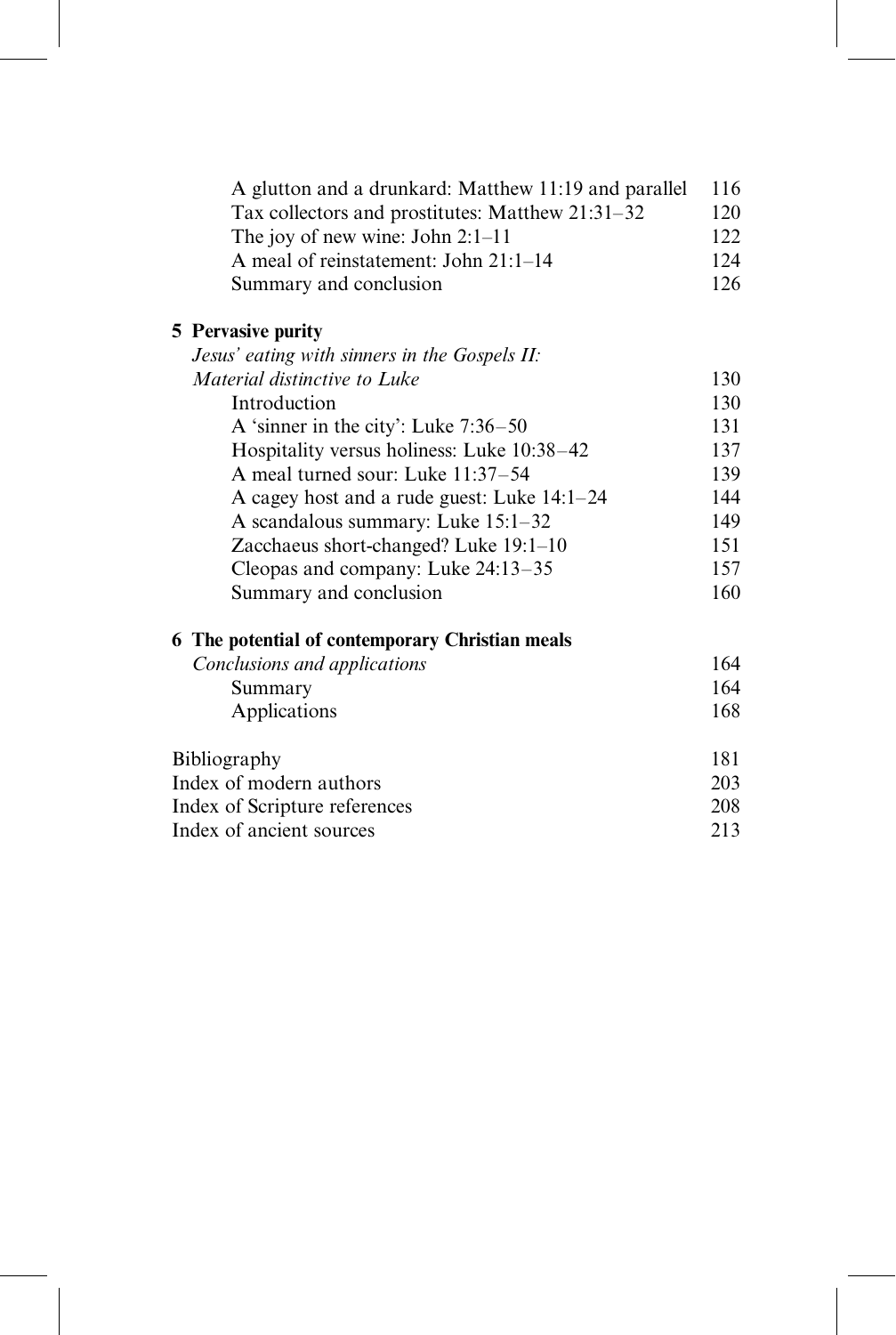## Series preface

New Studies in Biblical Theology is a series of monographs that address key issues in the discipline of biblical theology. Contributions to the series focus on one or more of three areas: 1. the nature and status of biblical theology, including its relations with other disciplines (e.g. historical theology, exegesis, systematic theology, historical criticism, narrative theology); 2. the articulation and exposition of the structure of thought of a particular biblical writer or corpus; and 3. the delineation of a biblical theme across all or part of the biblical corpora.

Above all, these monographs are creative attempts to help thinking Christians understand their Bibles better. The series aims simultaneously to instruct and to edify, to interact with the current literature, and to point the way ahead. In God's universe, mind and heart should not be divorced: in this series we will try not to separate what God has joined together. While the notes interact with the best of the scholarly literature, the text is uncluttered with untransliterated Greek and Hebrew, and tries to avoid too much technical jargon. The volumes are written within the framework of confessional evangelicalism, but there is always an attempt at thoughtful engagement with the sweep of the relevant literature.

In the unlikely event that they do not know him from his long list of publications elsewhere, readers of this series will recognize the name of Dr Craig Blomberg from his earlier contribution to this series, viz. Neither Poverty Nor Riches (vol. 7). The topic he addresses here may not be as 'hot' as questions about poverty and wealth, but perhaps it deserves to be. The people with whom we eat say a great deal about us. Even if 'table fellowship' is not as intrinsically freighted with symbolism in Western culture as in cultures in other places and times, much more is being said than the numbers of calories we are taking in. Dr Blomberg not only addresses current disputes about the 'table fellowship' practices of the historical Jesus, but traces out the historical and theologically-laden implications of table fellowship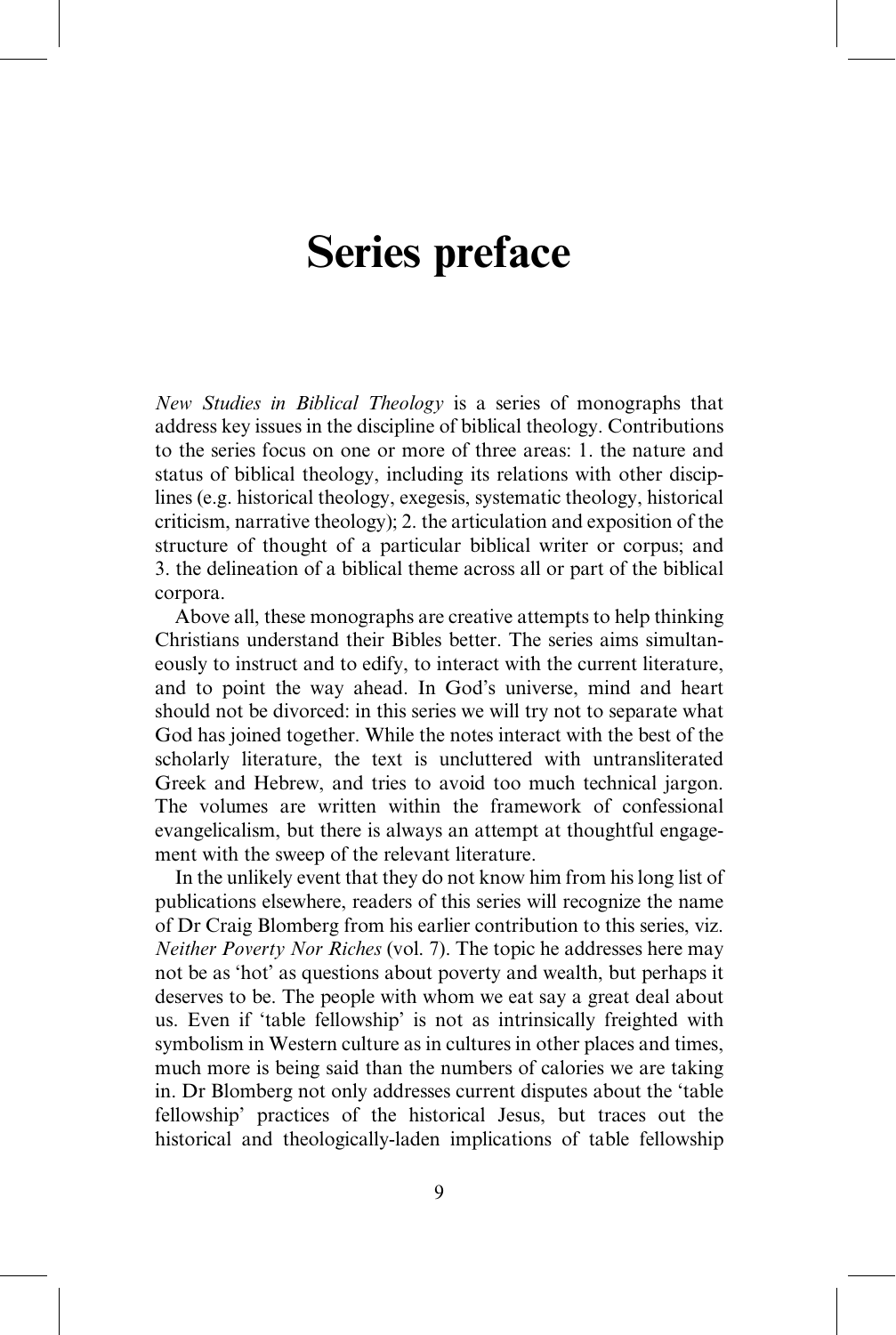across the canon of Scripture and issues a call to contemporary Christians to reform their habits in this matter. And, once again, Dr Blomberg accomplishes all this while simultaneously engaging with the most recent literature and writing with the limpid clarity for which he has become known.

> D. A. Carson Trinity Evangelical Divinity School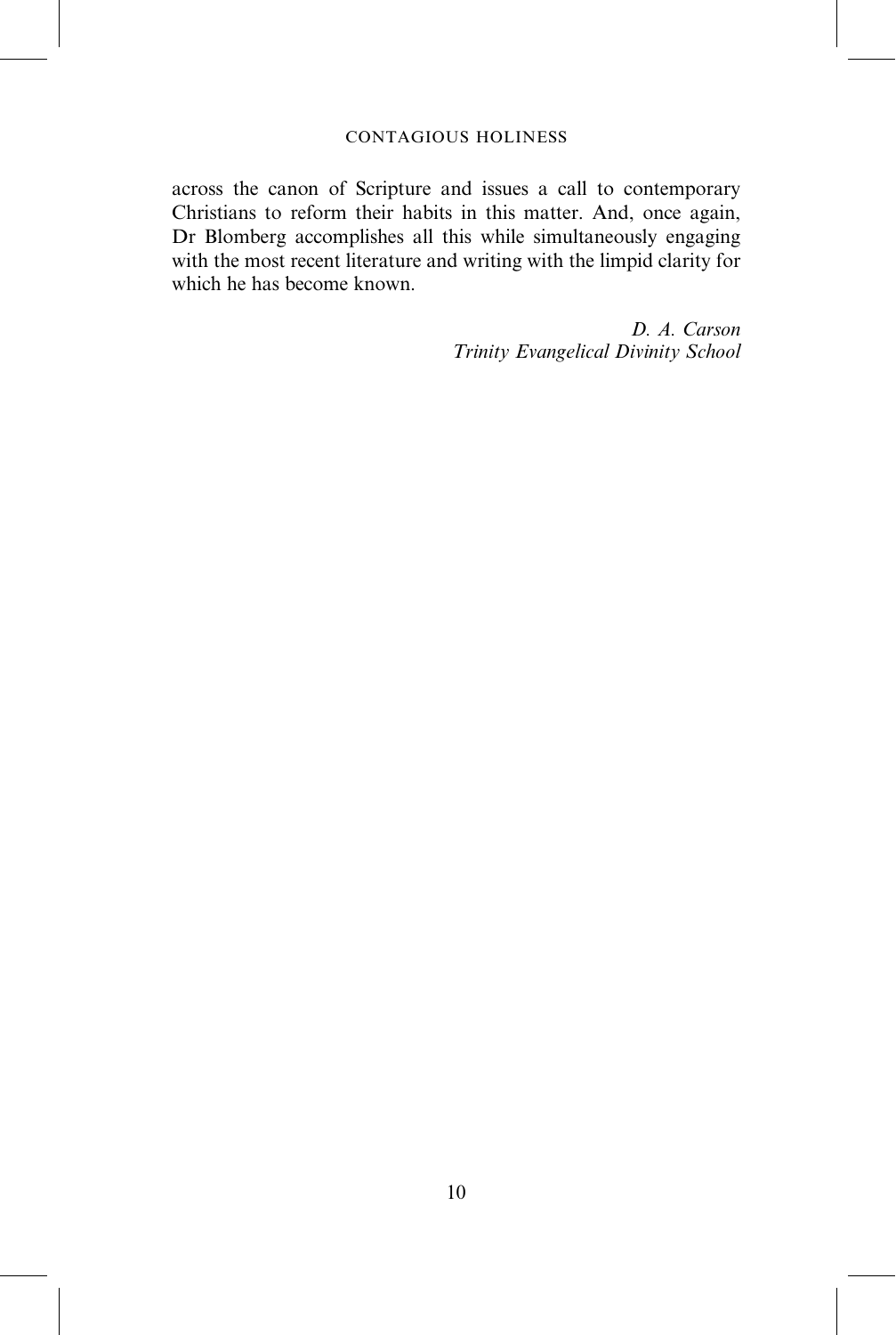## Author's preface

In early 2001, Darrell Bock, representing the Jesus Group of the Institute of Biblical Research, graciously invited me to write an article for the Bulletin for Biblical Research on the topic of 'Jesus, Sinners and Table Fellowship'. For several years this study group has convened every June in Dallas to discuss various essays on the historical Jesus and to make suggestions for revision as they are prepared for the BBR. Ultimately, a dozen or so of these will have surveyed representative swaths of each major section of the ministry of Jesus, and the hope is to update and collect them together into a single edited volume that will demonstrate how sizeable the database for research into the historical Jesus actually is, and how a coherent understanding of his intentions can emerge when the Gospels are studied against the Jewish backgrounds of his day.

When I realized I had until June of 2004 to complete my first draft of this article, I readily agreed to the assignment. Within a few weeks of that invitation came another one – to deliver the Moore College Lectures in Sydney in the summer of 2002. Acknowledging what a rare honour this was, but explaining that I had already committed myself to teaching two different overseas courses during that same period of time, I reluctantly declined the invitation. I was similarly scheduled for the next year as well. Admitting my presumption, I did, however, add that I had no commitments yet for the summer of 2004, and would be delighted to prepare those lectures if they still wanted me. For months I heard nothing, and I became more and more convinced that I had lost all chance of participating in what might have been a once-in-a-lifetime opportunity.

Nearly a year later, to my astonishment, Moore College did in fact take me up on my offer. Of course I should have interpreted their silence quite differently. They had obviously been plenty busy arranging the lectureships for the intervening years, but were now ready to think that far into the future. What topics might I be willing to address? I suggested several, all based on various research in which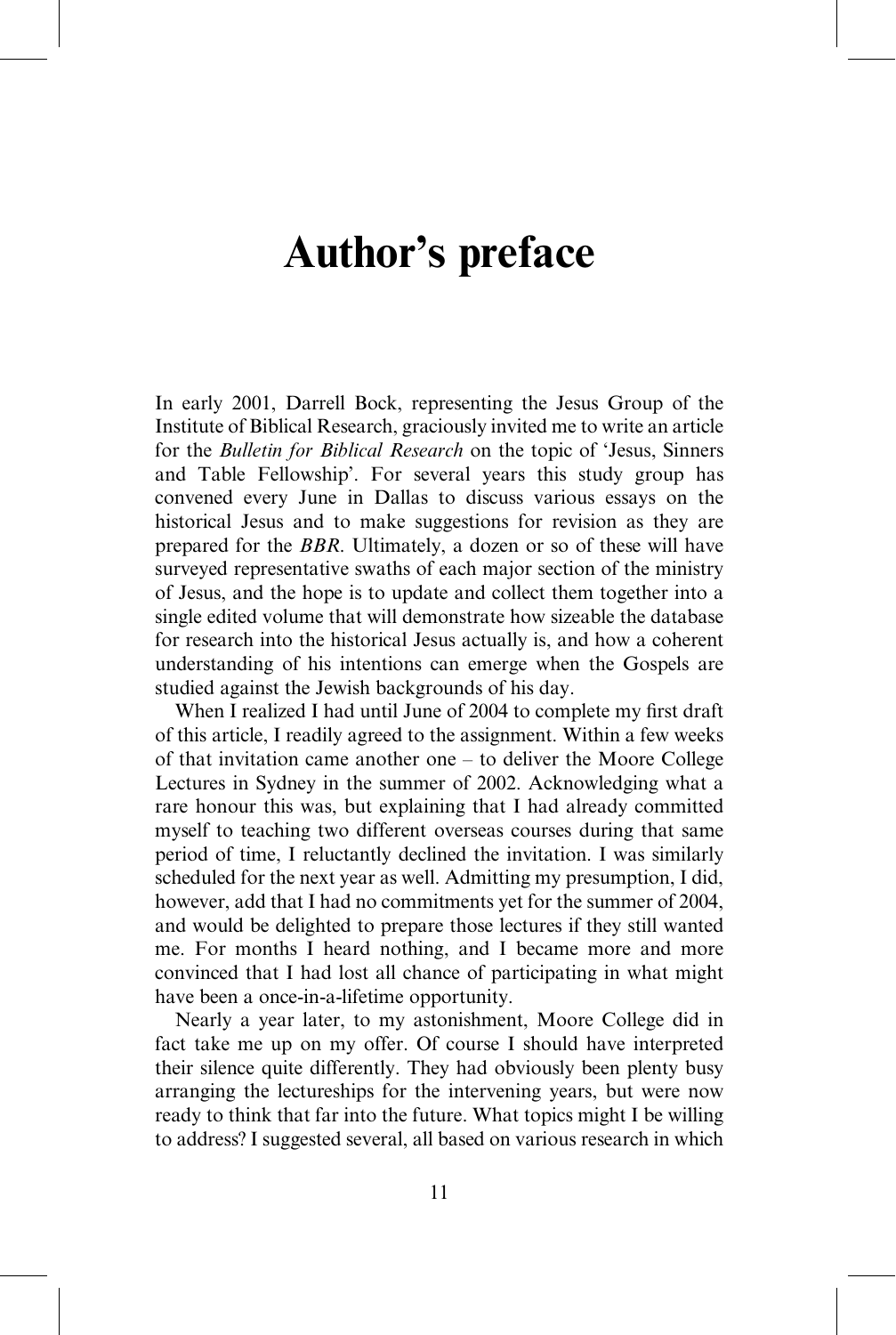I was engaged (or in which I soon hoped to be engaged), and we settled on 'Jesus, Sinners and Table Fellowship', a biblical-theological survey that would grow naturally out of my shorter article.

My work began in earnest in 2003. Knowing that IVP's New Studies in Biblical Theology series had first right of refusal on all the current Moore College Lecture series, I contacted the editor, Don Carson, to see if he thought there would be interest in my topic. He encouraged me to proceed. I subsequently learned that he had something to do with recommending me to the kind folks at Moore in the first place! Anticipating my next sabbatical in the spring semester of 2004, it seemed reasonable to me that not only could I complete the article by June 2004 and the lectures by August of that same year; I could have the book in reasonably good shape by the end of that summer as well.

Normally the order of my deadlines (the last of the three being selfimposed) would have dictated the order of the projects. But with 'plenty' of time in advance, and an immediate return to all of my regular seminary duties after my sojourn to Australia, I thought it better to work backwards. I would write a draft of the book, excerpt the lectures from it, and then choose and reword the most important sections, particularly on the Gospels themselves, for the article. Little did I know that in February 2004 I would re-aggravate a repetitive stress injury in my shoulders and neighbouring body parts that I had contracted seven and a half years earlier (and from which I had largely recovered six years previously), thus losing the equivalent of at least two months' sabbatical-time work. Mercifully, thanks to a series of 'coincidences' so extraordinary that I can attribute them only to God's providential intervention, I was able to get extra help in transcribing dictation; I was introduced to a state-of-the-art voiceactivated word-processing program, which Denver Seminary agreed to pay for (along with the new computer I would need to run it); and a student directed me to a local chiropractor who is one of only three in the Denver area conversant with the 'Active Release Techniques' that speeded up the healing process almost tenfold compared with the first time I had been injured. Without this set of events, I would have lost far more than two months.

Notwithstanding these mercies, it became clear that I would not get the book done in time to create separate, carefully crafted lectures for Moore College, much less a succinct article for the IBR Jesus Group. The conveners of the latter amazingly agreed to postpone my deadline with them for a year, while my audiences in Sydney had to put up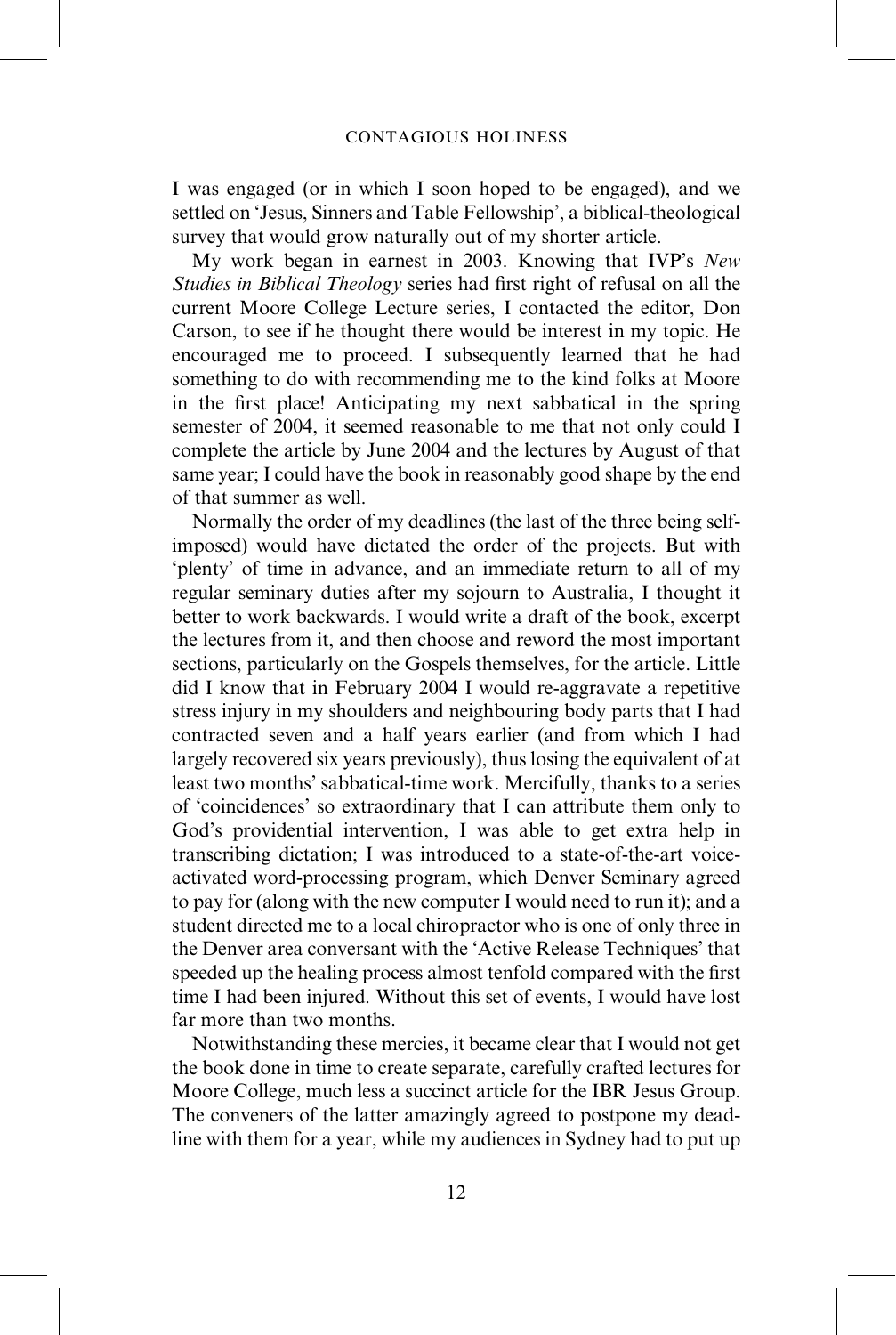with the less than ideal format of my alternating between reading portions of my overly long manuscript and summarizing intervening sections. But God seemed to work in spite of it all, for which I am enormously grateful. Here then is my book, even though, as of this writing (October 2004), I have yet to produce the article! Lord willing, that will occur between now and next May.

In view of this narrative, I obviously must thank co-conveners Darrell Bock and Bob Webb and the entire IBR Jesus Group for their confidence in me three and a half years ago and for their understanding when I ruined their plans last spring. Principal John Woodhouse and the entire Moore College community could not have extended a warmer welcome, not only to me but to my entire family, as we spent almost two weeks on their campus (and in the Woodhouses' home). The week prior to coming to Sydney, we had an equally warm welcome at the Bible College of Victoria, thanks to the recommendation of my former D. Min. student Mike Grechko, now Administrative Pastor of Crossway Baptist Church in Melbourne, and the invitation of Principal David Price (in whose home we likewise experienced warm hospitality). At BCV I was able to teach a number of classes from the material in this book in a more informal setting. Not surprisingly, a large portion of the hospitality in both Australian colleges involved food, and it was encouraging to see how both institutions had largely preserved the often-vanishing tradition of eating together regularly as an entire college community.

It goes without saying (but I will say it anyway) that I am grateful to Denver Seminary's generous sabbatical programme and to its faculty, administration and board for granting me my fifth term (three quarters and two semesters) in my eighteen years with the school away from classroom duties this past spring, so that I could work more steadily on this project. My colleague and the director of our Doctor of Ministry programme, David Osborn, gave me a demo copy of Dragon Works' program Dragon Naturally Speaking, which convinced me of the enormous advances voice-activated software has made in the seven years since I last attempted to use it. My student Tom Hall appeared at my office door on Good Friday like an angel of mercy, referring me to Dr Glen Hyman for what he called my 'miracle cure'. Only God knows how direct an answer this was to the prayers of the previous day by my charismatic Romanian friends Elena Bogdan and Ana Ploscaru, when they laid hands on me and pleaded for God's healing, though undoubtedly they were hoping for on-the-spot results such as they have frequently seen in other similar situations.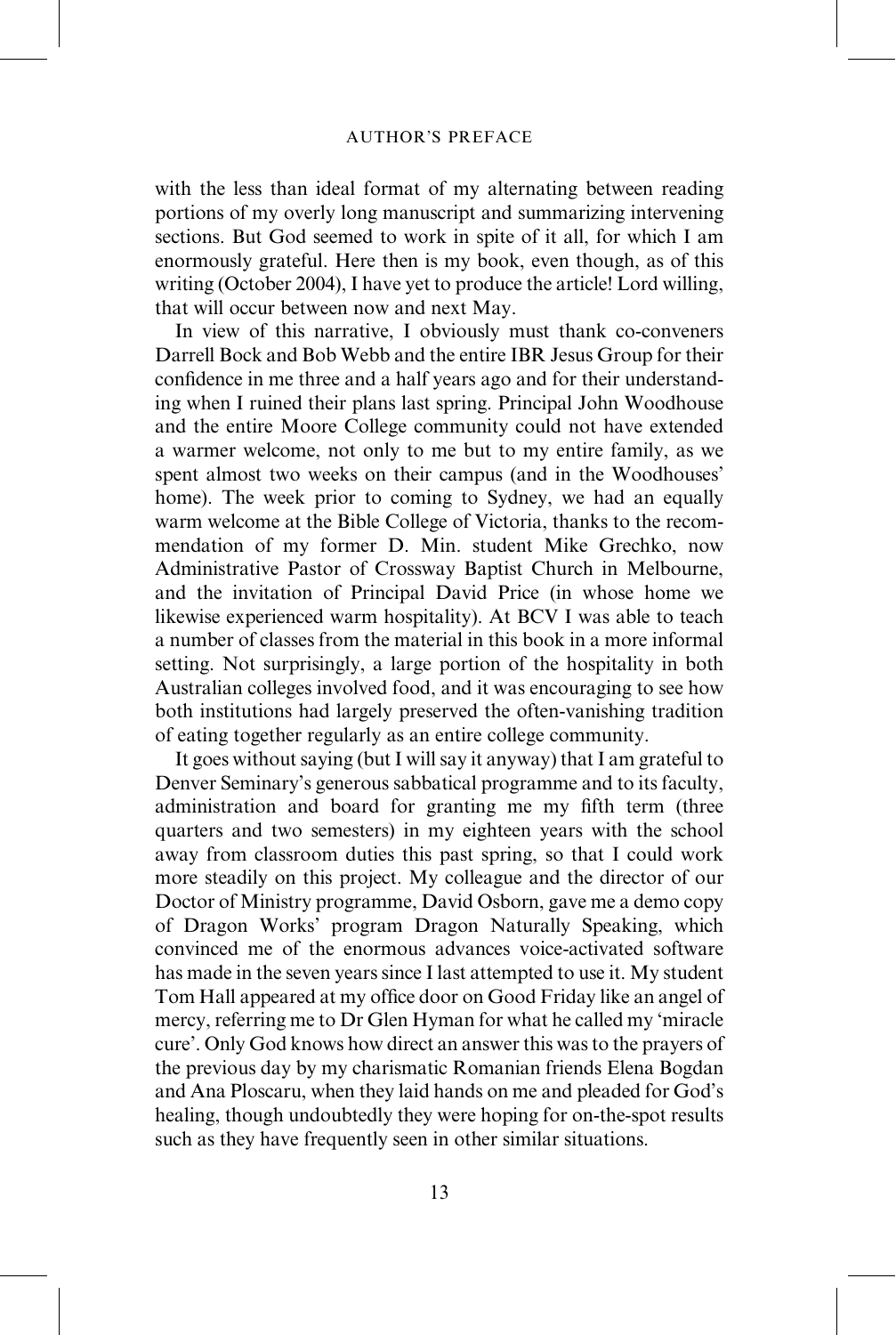Many other individuals and groups deserve my profound thanks for their help in this enterprise. Drs Philip Duce of Inter-Varsity Press and D. A. Carson, with the NSBT series overall, have been most cordial, prompt and helpful editors. As she has done for so many years on so many of my writing projects, Jeanette Freitag, Assistant to the Faculty of Denver Seminary, happily typed numerous notes and drafts of specific sections of chapters, while also helping with various phases of the editing process en route. In successive years my research assistants Jeremiah Harrelson and Mariam Kamell helped with the actual research, particularly in tracking down and surveying primary source material. My colleague and fellow Greek instructor Elodie Emig rechecked countless quotations and references for accuracy and spared me numerous mistakes that the dictation process inevitably introduces. And my adult Sunday School class, 'Bridges' at Mission Hills Baptist Church (whose property sits on either side of the border between the townships of Greenwood Village and Littleton, Colorado), tolerated three of the crazier Sunday mornings I have ever inflicted on them as I tried out selected portions of this material with them just before leaving for Australia.

I probably would never have agreed to begin studying this topic in depth in the first place were it not for my former MA student Michelle Stinson, who had just completed under my supervision her thesis on the topic of Jesus' table fellowship in Luke the year before the IBR invitation first came. I am thrilled to watch her career advance as she embarks on the final stages of a PhD in Old Testament at Wheaton College, and I am immensely grateful for her close scrutiny and critique of this entire manuscript, along with her particularly thorough analysis of my treatment of meals in the earlier Testament which has now become her specialty. That analysis read like the product of a seasoned veteran and colleague, as her own dissertation research continues her interest in the topics addressed in this volume. Her subsequent work will no doubt correct whatever errors remain in mine and will have the space to go into considerably greater detail.

After I had completed the final draft of this manuscript, Scot McKnight's outstanding new work The Jesus Creed: Loving God, Loving Others (Brewster, MA: Paraclete, 2004) appeared. His pioneering synthesis of cutting-edge historical Jesus work with issues of spiritual formation regularly echoes convictions I had come to about the nature of Jesus' table fellowship in its Jewish setting and even uses the expression 'contagious holiness'. While unable to utilize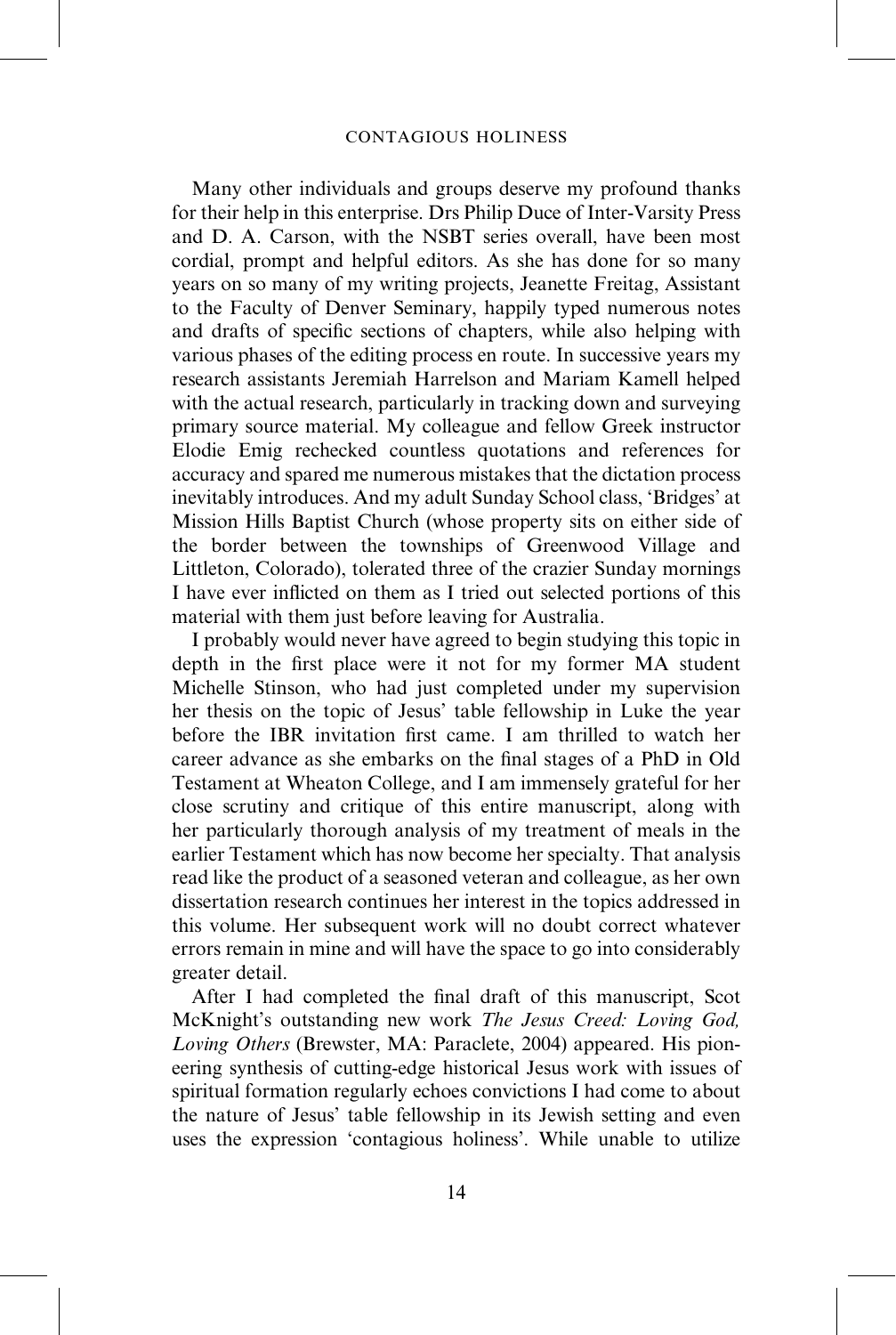McKnight's insight in this work, I am grateful to find a fellow scholar who has synthesized much of the same material in so similar a fashion. This book may be viewed as the detailed support for the brief generalizations that McKnight repeatedly makes.

All unlabelled New Testament Scripture quotations in this volume follow Today's New International Version published by Hodder & Stoughton in 1996. Quotations from the Old Testament follow the New International Version, published by the same company in 1984. Citations from the Apocrypha adopt the translations of Metzger (1977). Pseudepigraphical references mirror the standard English edition of Charlesworth (1983, 1985). Renderings of passages from the Dead Sea Scrolls utilize the Hebrew–English compilation of García Martínez and Tigchelaar (1997, 1998). Josephus, Philo and the various Greco-Roman authors quoted come from the Greek– English volumes of the Loeb Classical Library, unless otherwise specified.

I dedicate this study to my good friends Dr Bob and Jan Williams. My wife, Fran, and I met them in the fall of 1986, just a couple of months after moving to the Denver area. Bob is one of three cofounders of the Inner-City Health Center in Denver, a not-for-profit private Christian healthcare clinic for the particularly needy, which last year celebrated its twentieth anniversary. Jan, a second cofounder, was the administrator of the clinic for many years, has been active in work with numerous non-profit organizations and societies concerned with Christian community development, and today is the administrator for Joshua Station, an arm of Denver's Mile-High Ministries that provides low-cost, temporary housing for people who would otherwise be homeless, in the context of Christian love, counselling and job-placement aid. For nearly fifteen years, Fran and I have been part of a small group with the Williams, which has met as often as every other week (for several years), as little as once a quarter (for a couple of years), and now aims at a gathering every six to eight weeks. Two other couples who joined shortly after we did have remained throughout these years, as other couples and singles have come and gone for various multi-year stretches at a time.

Together we have studied Scripture, discussed important Christian books, brainstormed on ministry-related issues, prayed, laughed, cried, loaned each other substantial sums of money when needed, celebrated family milestones, renewed wedding vows, and acted as a surrogate church for various individuals during periods of time in which they needed to recover from less than Christian treatment at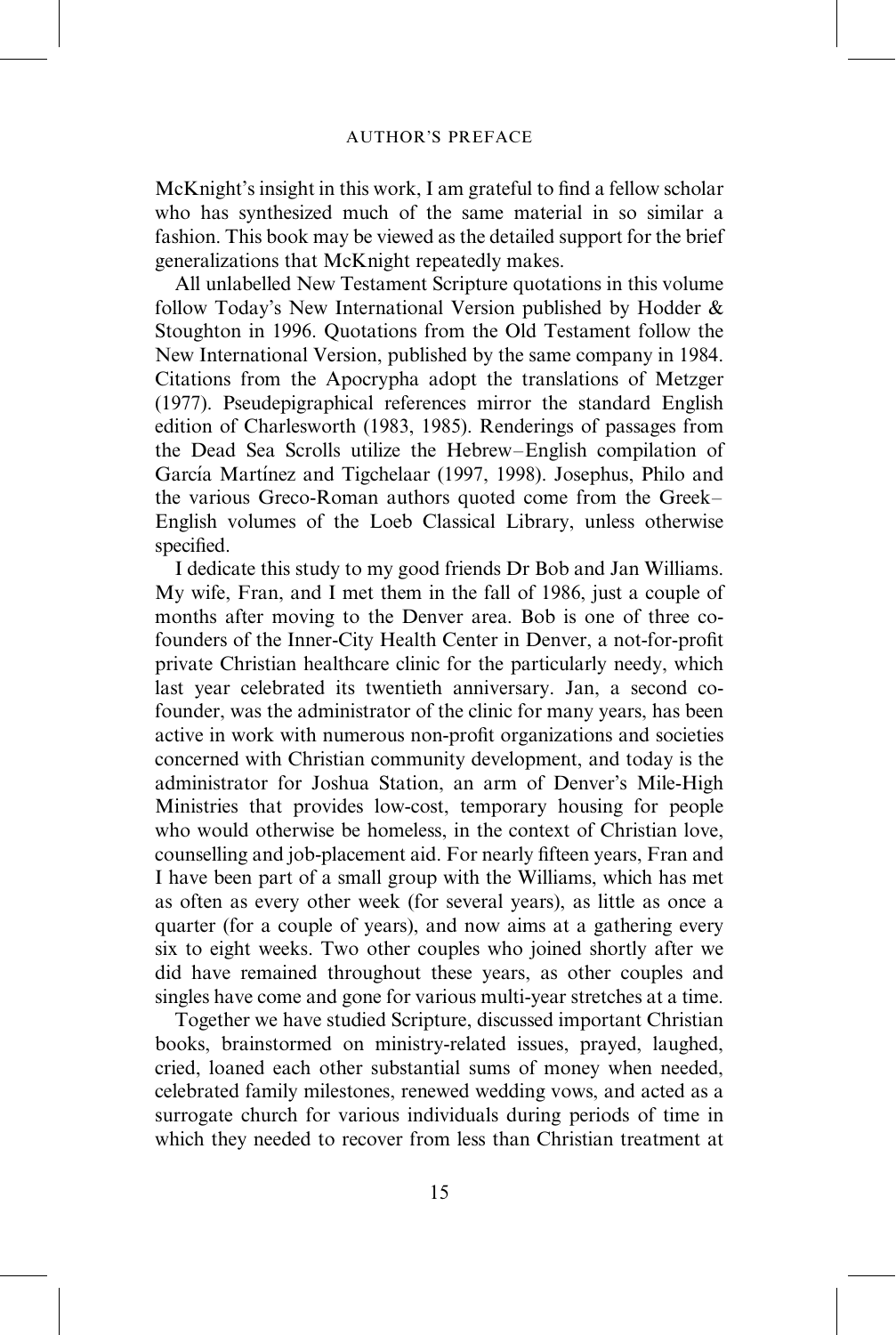churches of which they had been a part. All of us have shared an interest in, commitment to, and experience of inner-city ministry, and all of us have recognized the special dynamic that attaches to the intentional Christian meals (or portions of meals) which we share together every time we meet. But none has hosted as many, with us and with many other individuals and groups, as the Williams. Thanks, Jan and Bob, for your friendship; for your model of Christian sacrifice and service; for your faithfulness over the years to God, to his people and to so many who have not yet become his people; and for all the wonderful events you have hosted or celebrated with us at other venues (not least in Greece and Turkey). If anyone knows the potential of Christian meals, you do. I can't wait until we can celebrate together forever at the wedding feast of the Lamb!

Craig L. Blomberg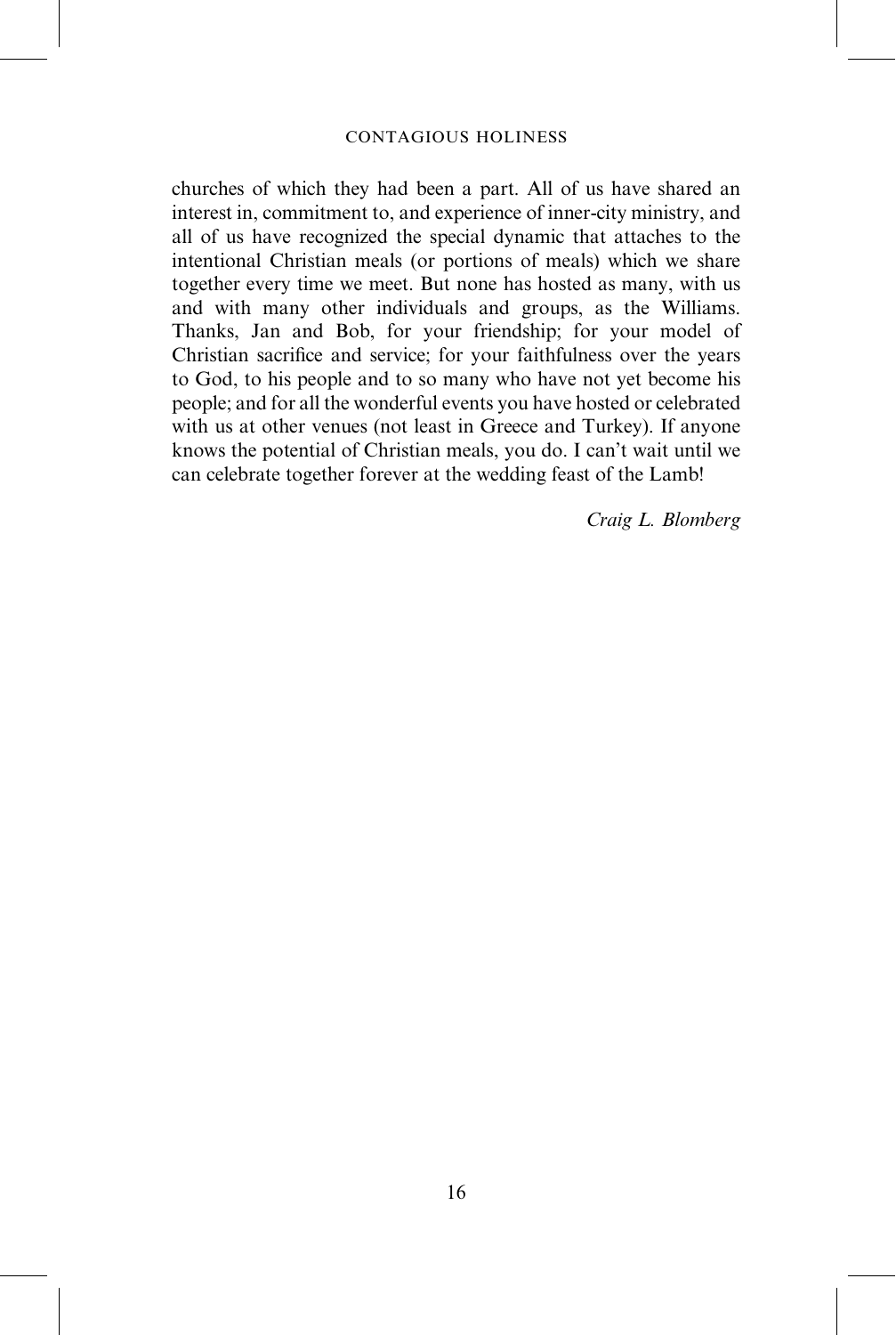# Abbreviations

| A B R          | Australian Biblical Review                            |
|----------------|-------------------------------------------------------|
| ARTS           | Arts in Religious and Theological Studies             |
| ATR            | <b>Anglican Theological Review</b>                    |
| <b>BAR</b>     | <b>Biblical Archaeology Review</b>                    |
| Bib            | <b>Biblica</b>                                        |
| BR             | <b>Biblical Research</b>                              |
| <b>BTB</b>     | <b>Biblical Theological Bulletin</b>                  |
| CBQ            | Catholic Biblical Quarterly                           |
| EJT            | European Journal of Theology                          |
| EТ             | <b>Expository Times</b>                               |
| ETL            | Ephemerides Theologicae Lovanienses                   |
| <b>HBT</b>     | Horizons in Biblical Theology                         |
| HeyJ           | Heythrop Journal                                      |
| <b>HTR</b>     | <b>Harvard Theological Review</b>                     |
| <b>HUCA</b>    | Hebrew Union College Annual                           |
| Int            | Interpretation                                        |
| JBL.           | Journal of Biblical Literature                        |
| <i>JETS</i>    | Journal of the Evangelical Theological Society        |
| JJS            | Journal of Jewish Studies                             |
| JITC           | Journal of the Interdenominational Theological Center |
| $J\mathcal{R}$ | Journal of Religion                                   |
| JRT            | Journal of Religious Thought                          |
| JSJ            | Journal for the Study of Judaism                      |
| <i>JSNT</i>    | Journal for the Study of the New Testament            |
| <i>JSOT</i>    | Journal for the Study of the Old Testament            |
| JSS            | Journal of Semitic Studies                            |
| JTS            | Journal of Theological Studies                        |
| <b>Neot</b>    | <i>Neotestamentica</i>                                |
| NovT           | Novum Testamentum                                     |
| NTS            | New Testament Studies                                 |
| <b>PRS</b>     | Perspectives on Religious Studies                     |
| RB             | Revue Biblique                                        |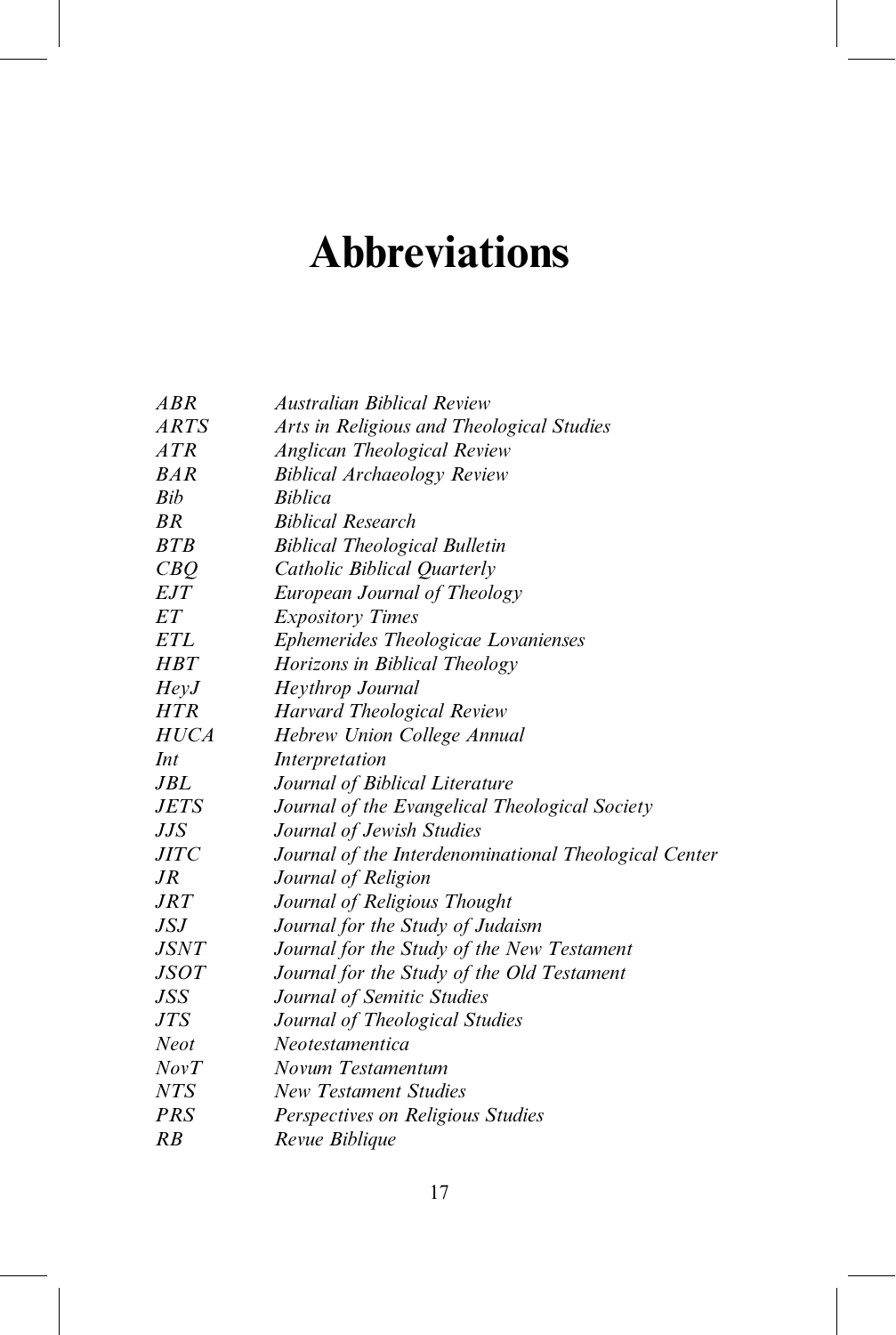| RO                  | Revue de Oumran                                    |
|---------------------|----------------------------------------------------|
| <b>SBL</b>          | Society of Biblical Literature                     |
| <b>SEÅ</b>          | Svensk Exegetisk Årsbok                            |
| <i>SJT</i>          | Scottish Journal of Theology                       |
| <i>SLJT</i>         | Saint Luke's Journal of Theology                   |
| T.JT                | Toronto Journal of Theology                        |
| TynB                | Tyndale Bulletin                                   |
| UBSGNT <sup>4</sup> | United Bible Societies' Greek New Testament,       |
|                     | 4th edition                                        |
| VT                  | Vetus Testamentum                                  |
| WW                  | Word & World                                       |
| ZAW                 | Zeitschrift für die alttestamentliche Wissenschaft |
| ZNW                 | Zeitschrift für die neutestamentliche Wissenschaft |
| <b>ZPE</b>          | Zeitschrift für Papyrologie und Epigraphik         |
|                     |                                                    |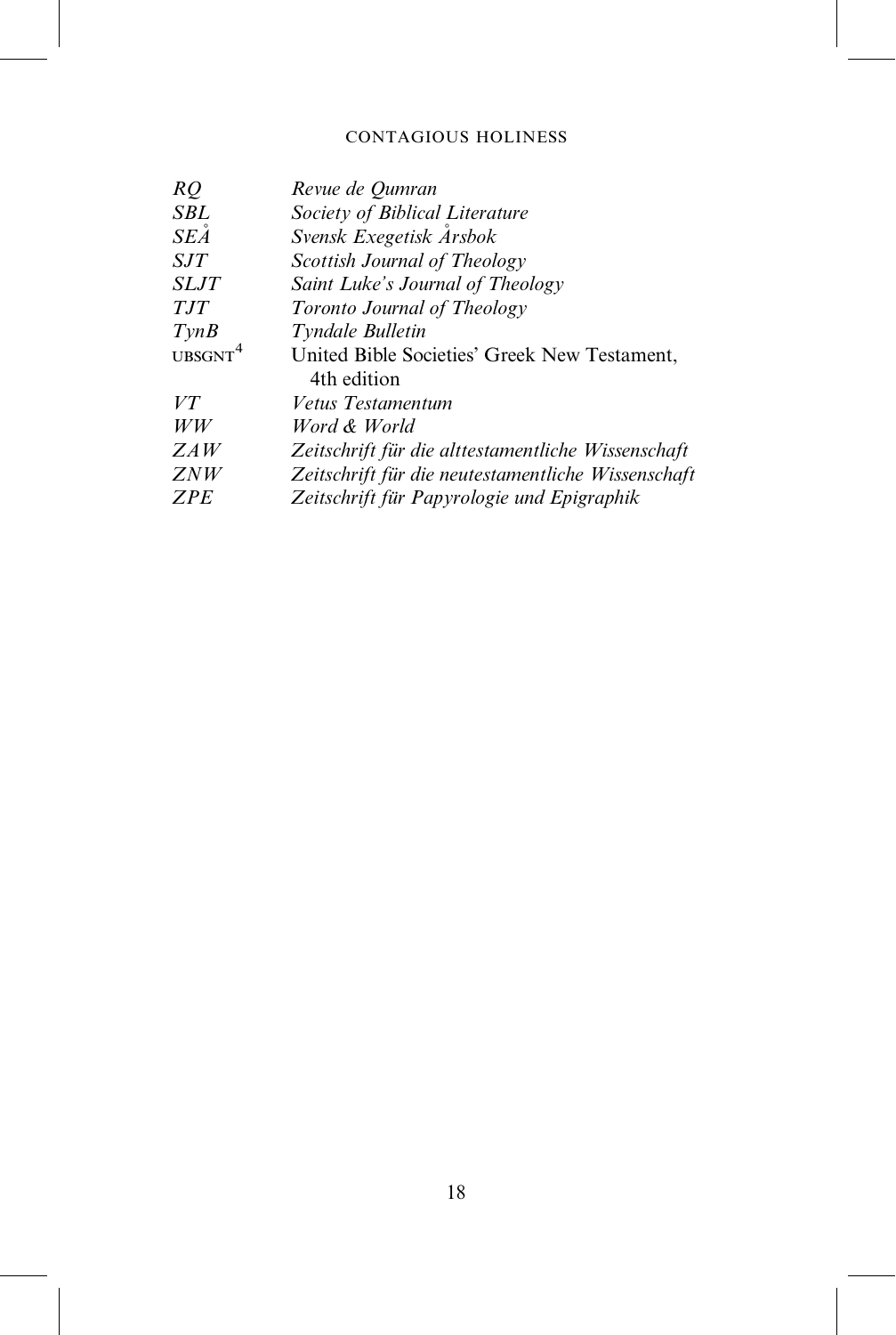### Chapter One

## The current debate

'Sinners who need no repentance' and Did Jesus really eat with the wicked?

A casual perusal of contemporary New Testament scholarship would suggest that Jesus' practice of sharing table fellowship with the outcasts of his society is one of the most historically reliable pieces of information that can be extracted from the Gospels. J. D. Crossan (1991: 344), co-chair of the famous Jesus Seminar, determines that Jesus' 'open commensality' lay at the heart of his programme of 'building or rebuilding peasant community on radically different principles from those of honor and shame, patronage and clientage' and 'based on an egalitarian sharing of spiritual and material power at the most grass-roots level.' Joachim Gnilka (1997: 105), in a standard liberal German text on the historical Jesus, agrees that 'those whom Jesus accepted were flagrant sinners, or were viewed as such', so that his eating with them symbolically expressed the forgiveness of sins brought about 'less by means of the message than by the manifest personal acceptance, the effective restitution and granting of a new beginning in the context of fellowship.'

More evangelical scholars generally concur. N. T. Wright (1996: 149), bishop of Durham, explains that Jesus ate and drank with all sorts of people, often in an atmosphere of celebration.

He ate with 'sinners', and kept company with people normally on or beyond the borders of respectable society – which of course in his day and culture, meant not merely social respectability but religious uprightness, proper covenant behaviour, loyalty to the traditions and hence to the aspirations of Israel.

Not surprisingly, 'this caused regular offence to the pious.' Even as staunch a conservative as the South African David Seccombe (2002: 240) declares: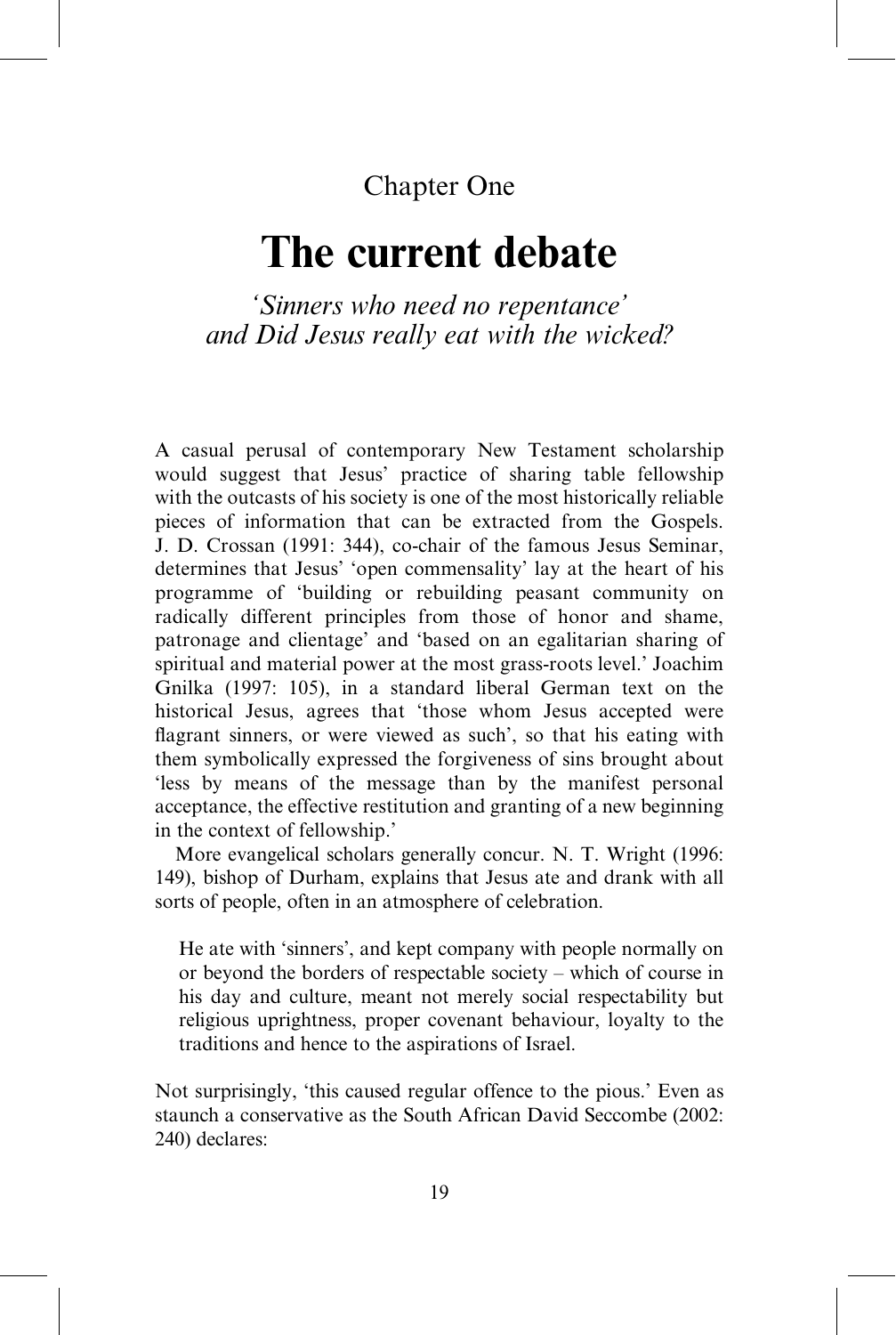Once we see that Jesus construed his eating with sinners – his offer of friendship and their acceptance of it – as tantamount to entrance into the kingdom of God, we see how appropriate was the conviviality and celebration which got him his reputation as 'a wine drinker and a glutton' as well as 'a friend of tax collectors and sinners'. Their meals together were an expression of their new relationship with Jesus, which was celebrated as though it was a new relationship with God.

This apparent consensus across the theological spectrum does not lack a good foundation. The theme of Jesus' table fellowship with sinners permeates every layer of the Synoptic tradition. In Mark 2:13–17 and parallels, Jesus calls the tax collector Levi to be one of his disciples and then attends a party with Levi's associates. In Mark 6:30–44 and 8:1–10 and parallels, he feeds the five thousand and the four thousand, crowds that would have included very heterogeneous groupings of people. In the so-called Q-material, Jesus indeed acknowledges that his critics consider him a glutton and drunkard, a friend of tax collectors and sinners (Matt. 11:19 par.), and he predicts a coming eschatological banquet in which Gentiles will come from all over the world to eat at table with the Jewish patriarchs (Matt. 8:11–12 par.). At the end of a passage unique to Matthew, the parable of the two sons, Jesus observes that tax collectors and prostitutes are entering the kingdom ahead of the Jewish leaders (Matt. 21:31–32). In material unique to Luke's Gospel, Jesus commends the faith of a disreputable woman who anoints him during a meal at the home of Simon the Pharisee (Luke 7:36–50); dines with Mary and Martha but puts spiritual priorities above culinary ones (10:38–42); unleashes a bitter invective against the Jewish leaders at another dinner with a Pharisee (11:37–54); upends conventional standards about whom to invite to a banquet  $(14:1-24)$ ; justifies his scandalous behaviour by telling the parable of the prodigal son (15:1–2, 11–32); takes the initiative to eat with the chief tax collector Zacchaeus (19:1–10); and discloses himself as resurrected to the unnamed disciples in Emmaus during their breaking of bread together (24:30–32). Distinctively Johannine passages include Jesus' turning water into wine in the context of a wedding feast (John 2:1–12) and appearing to his followers in order to eat breakfast with them by the Sea of Galilee (21:1–14).

The theme of Jesus' table fellowship with a broad cross-section of people thus clearly satisfies the criterion of authenticity known as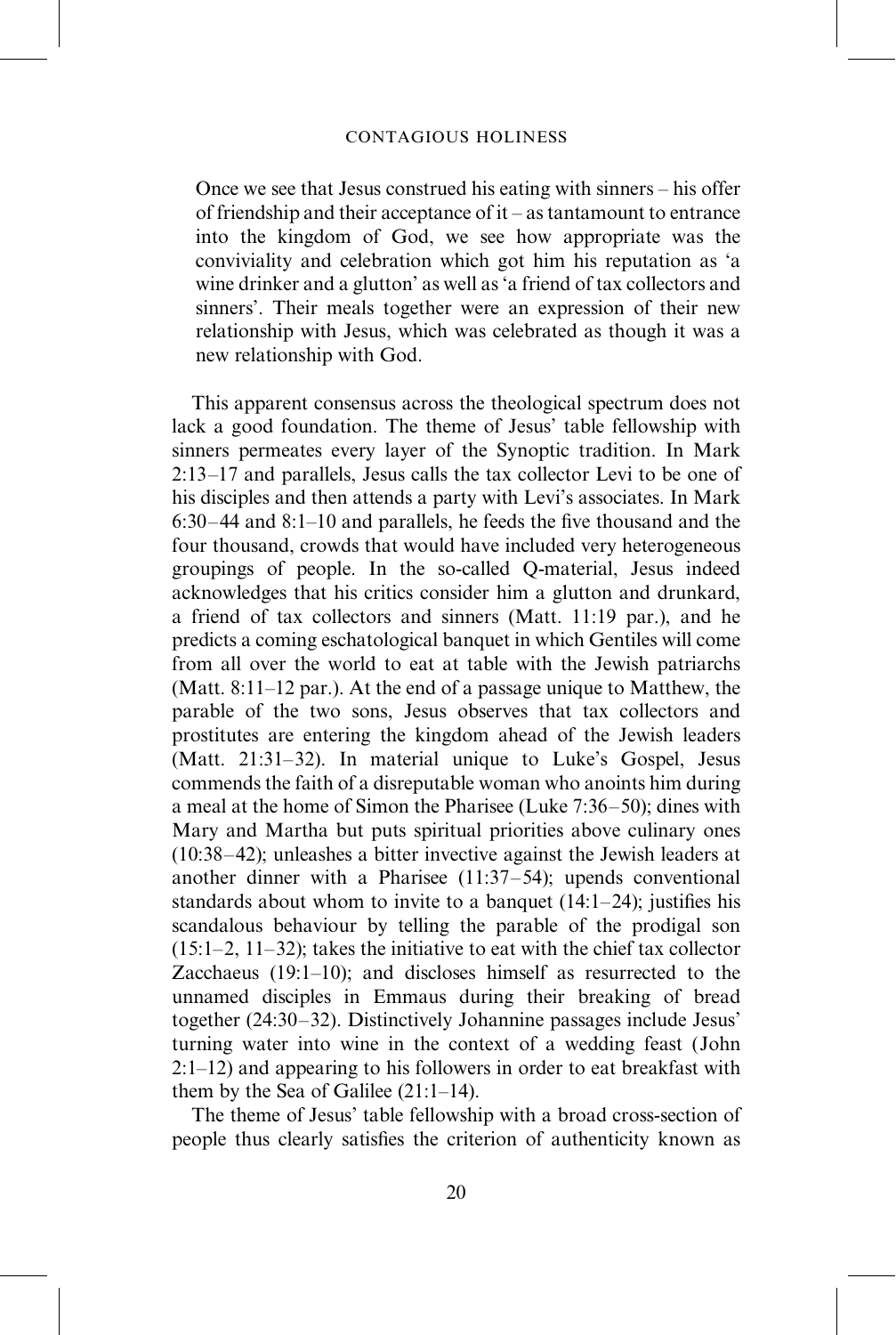#### THE CURRENT DEBATE

multiple attestation. It similarly appears to pass the dissimilarity criterion with flying colours: it is not quite like anything else in Jesus' Jewish world or in early Christian practice.<sup>1</sup> And it fits the principle of coherence with other authentic teachings of Jesus, particularly those which focus on the arrival of the kingdom of God (see esp. Franzmann 1992). Notice how many parables involve meals and/or sinners: in addition to those already cited, compare especially the wedding banquet in Matthew 22:1–14; the faithful servants in Luke 12:35–38; the rich man and Lazarus in 16:19–31; and the Pharisee and tax collector in 18:9–14. At the same time, Jesus' practice satisfies the criterion of Palestinian environment, as it proves to be a natural extension of hospitality practices deeply embedded in Ancient Near Eastern and Mediterranean cultures.<sup>2</sup> Indeed, as recently as 1998, Hungarian scholar János Bolyki could write an entire monograph on Jesu Tischgemeinschaften, defending the substantial authenticity of this theme passage by passage throughout all four canonical Gospels.<sup>3</sup>

Several important recent challenges to this consensus, however, clamour for attention. Pride of place among these must go to Dennis Smith's Harvard dissertation (1980) and numerous articles (see esp. 1987; 1989; 1991), now conveniently summarized in his 2003 volume From Symposium to Eucharist. Smith argues that the Greco-Roman form of banqueting known as the symposium had become a model so pervasive throughout the empire that Jewish and early Christian meals would have adopted at least parts of this structure as well: a formal meal during which participants reclined on couches, followed by a time for drinking wine, discussion of controversial topics and entertainment of various kinds, usually musical and often sexual. Smith thinks he can detect elements of this format in the Corinthians' practice of celebrating the Lord's Supper. On the basis of pre-Christian hints from the Wisdom of Sirach and post-Christian details of the prescriptions for Passover in the rabbinic literature, he believes that Jewish feasts had adopted this format as well. Thus both Jesus'

<sup>&</sup>lt;sup>1</sup> For a detailed analysis of this theme in light of both of these criteria, see Brawley 1995: 18–23. Cf. also Bartchy 2002.

<sup>2</sup> For a book-length study of the New Testament practice of hospitality, see Koenig 1985. For an analysis limited to Luke's extensive presentation of the practice, cf. Byrne 2000.

<sup>&</sup>lt;sup>3</sup> A more classic tradition-historical perspective is reflected in Kollmann 1990, but he still retrieves substantially authentic cores from most of the relevant passages. For other important treatments coming to similar conclusions, see Hofius 1967 and Chilton 1992.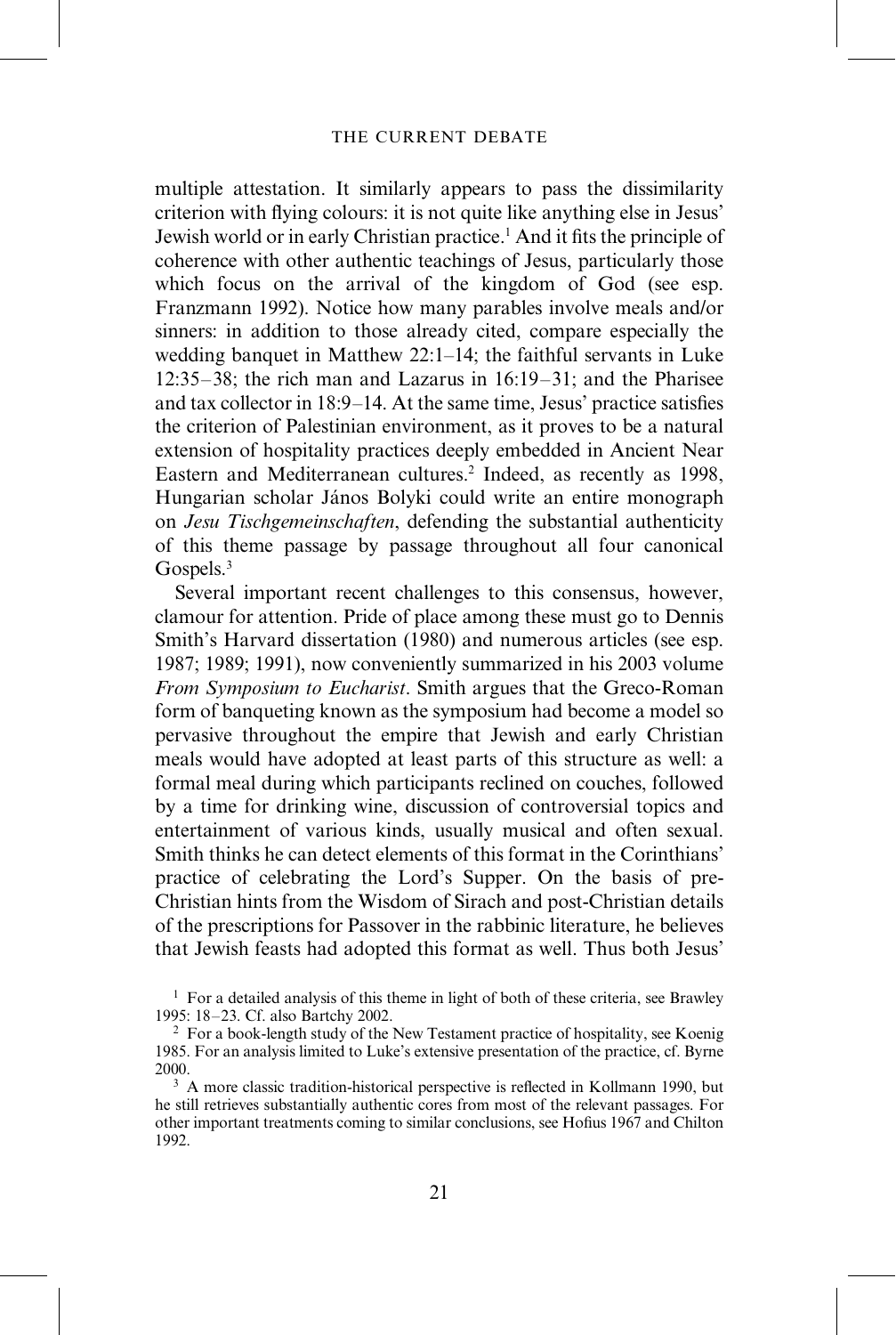Last Supper and his festive meals more generally must be understood as forms of symposia. For our purposes, only the second of these two claims requires analysis, but it is precisely here that Smith argues that the Gospel portraits are primarily unhistorical. Employing both an older form-critical dissection of the pericopae and a more recent literary-critical analysis of the theme of table fellowship in the Gospels in general and in Luke in particular, Smith concludes that the theme is largely the construct of the Evangelists themselves.4

In both instances, Smith is fairly quickly rebutted. The formcritical analyses assume a fallacious and now outmoded kind of historical research. The very literary-critical approach to which Smith subsequently appeals has demonstrated that one cannot strip unhistorical layers from a historical core of Gospel pericopae, as once was thought. And demonstrating that a theme is crucial to a Gospel writer's literary purposes bears no relation to the probability of its historical authenticity (for both points see, e.g., Green 2003). But Smith's research opens the door for others to make more challenging assaults. Is it really the case that the symposium model had become pervasive in first-century Jewish society in Israel? If not, and if the model is reflected in the Gospel tradition, then it may be unhistorical, because it does not fit the Galilee of Jesus' day. Alternatively, it is striking how infrequently Jesus' eating with sinners appears in Mark or Matthew by comparison with Luke. On the standard theory of Markan priority, this distribution of material could suggest that the theme is primarily of Luke's creation.5

A second challenge comes from Kathleen Corley. In her two books on women, meals and the historical Jesus (1993b; 2002; cf. also her article – 1993a), she adopts Smith's symposium hypothesis but then explores in more depth the label 'tax collectors and prostitutes'. Corley notes how Roman women during the late republican and early imperial periods were increasingly emancipated, taking the initiative to be seen in public, including at banquets. This in turn triggered a conservative backlash, so that such women were often viewed as

<sup>4</sup> For a strikingly similar volume from recent German scholarship, see Klinghardt 1996.

<sup>5</sup> Numerous studies analyse Jesus' table fellowship in Luke. See Via 1985; Karris 1985: 47–78; Moxnes 1986; Esler 1987: 77–86; Neyrey 1991; Kelley 1995; Kayama 1997. Moritz (1996) explicitly defends its authenticity. Elliott (1991) extends his study to include Acts as well. Klosinski (1998) believes he finds the theme prominent already in Mark but still considers it a literary construct. Neufeld (2000) does the same but from a sociological perspective. Stinson (2000) finds important foreshadowings of the Messianic banquet.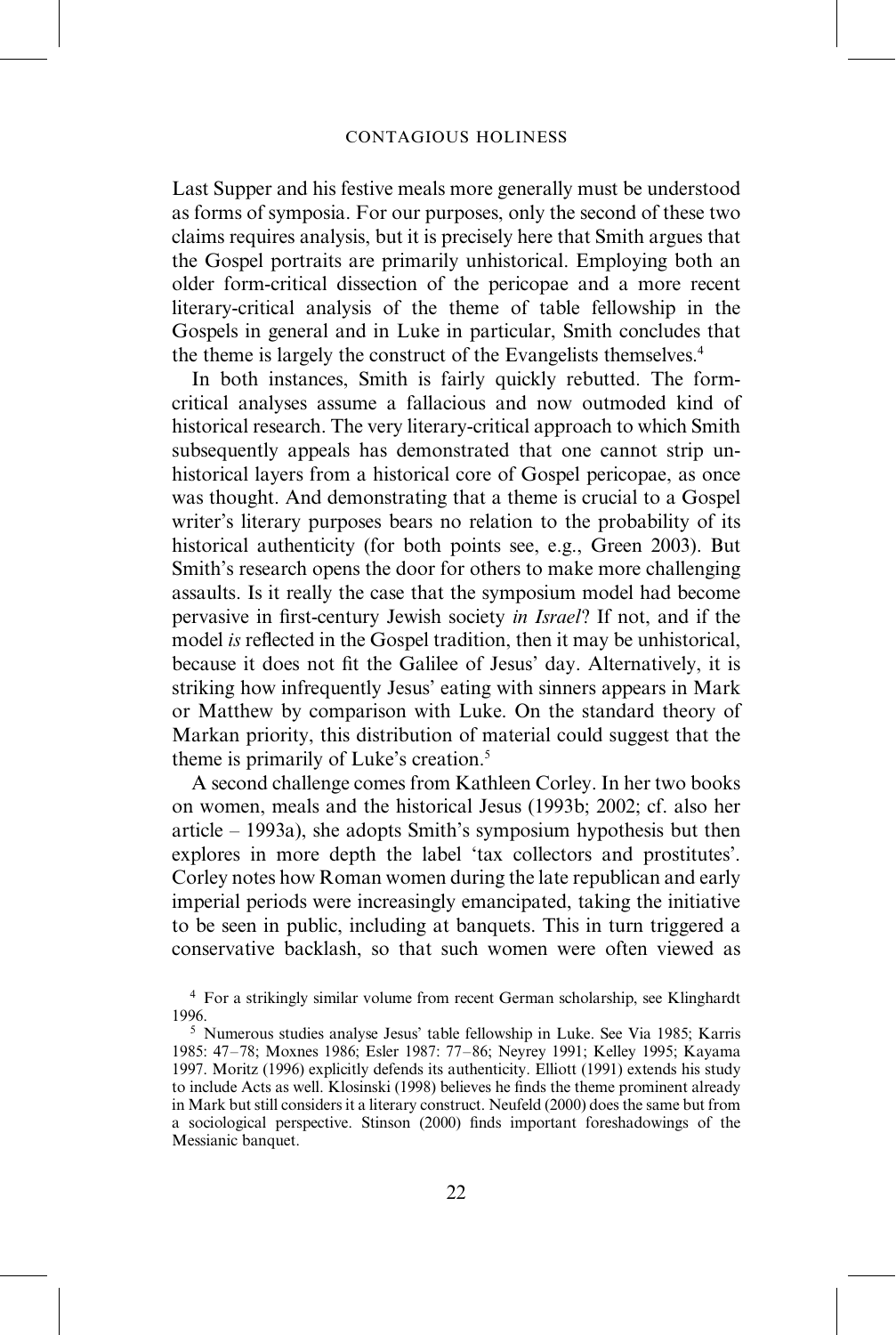unscrupulous. The term 'prostitute' could thus be just a slanderous label for what Bruce Winter (2003), in a different context, has recently called 'the new Roman women'. They were not in most cases literally sexually immoral, just unconventional by attending public banquets. Because literal prostitutes were often licensed, and taxes on their 'profession' were collected by tax farmers, it was natural for 'tax collectors and prostitutes' to be joined together into a rhetorical vilification, even when those actual occupations were not represented by the persons slandered (Corley 1993b: 152–158). If Corley is right, then a key piece of the consensus that Jesus fraternized with the worst of his society's outcasts is undermined.

On the other hand, the mere fact that the terms could be used in broader senses does not mean that literal tax collectors or prostitutes are not in view in the Gospels. J. Gibson (1981: 430) cites evidence from Josephus and the Babylonian Talmud to suggest that these terms were linked together because 'both groups were regarded by their contemporaries as prime examples of the type of Jew who collaborated with the occupying forces of the Roman government' (soldiers being a principal clientele of the 'courtesans'). Dorothy Lee (1996) stresses the strong contrast in the three Gospel accounts that portray women as sinners (Luke 7:36–50; John 4:4–42; and John 7:53 – 8:11) between the faith of those women and the misguided behaviour of the male authorities surrounding them, suggesting that extreme examples have been chosen (like literal prostitutes or unfaithful wives) to highlight the surprising reversal of praiseworthy roles. And Sean Freyne (2000: 271–286) observes that even when the slogan 'tax collectors and prostitutes' (or 'sinners') was not meant literally, it still represented serious vilification, such that its targets were being viewed as wicked. At the same time, our picture of Jesus' fraternizing with the outcast does change considerably if we imagine him dining with the wives of his peers rather than with inherently immoral women.

Just as there have been questions about the identity of the women who surrounded Jesus in the intimate context of table fellowship, so also recent scholarship has disclosed considerable interest in identifying the 'tax collectors' more precisely. It has been recognized for some time now that these were not the true Roman *publicani*, the very wealthy and influential government officials who oversaw the entire tax collection process (on which, see esp. Badian 1972). Rather they were tax farmers, or middlemen: Jews working for Rome, in charge of the collection of tolls, customs duties or certain yearly taxes in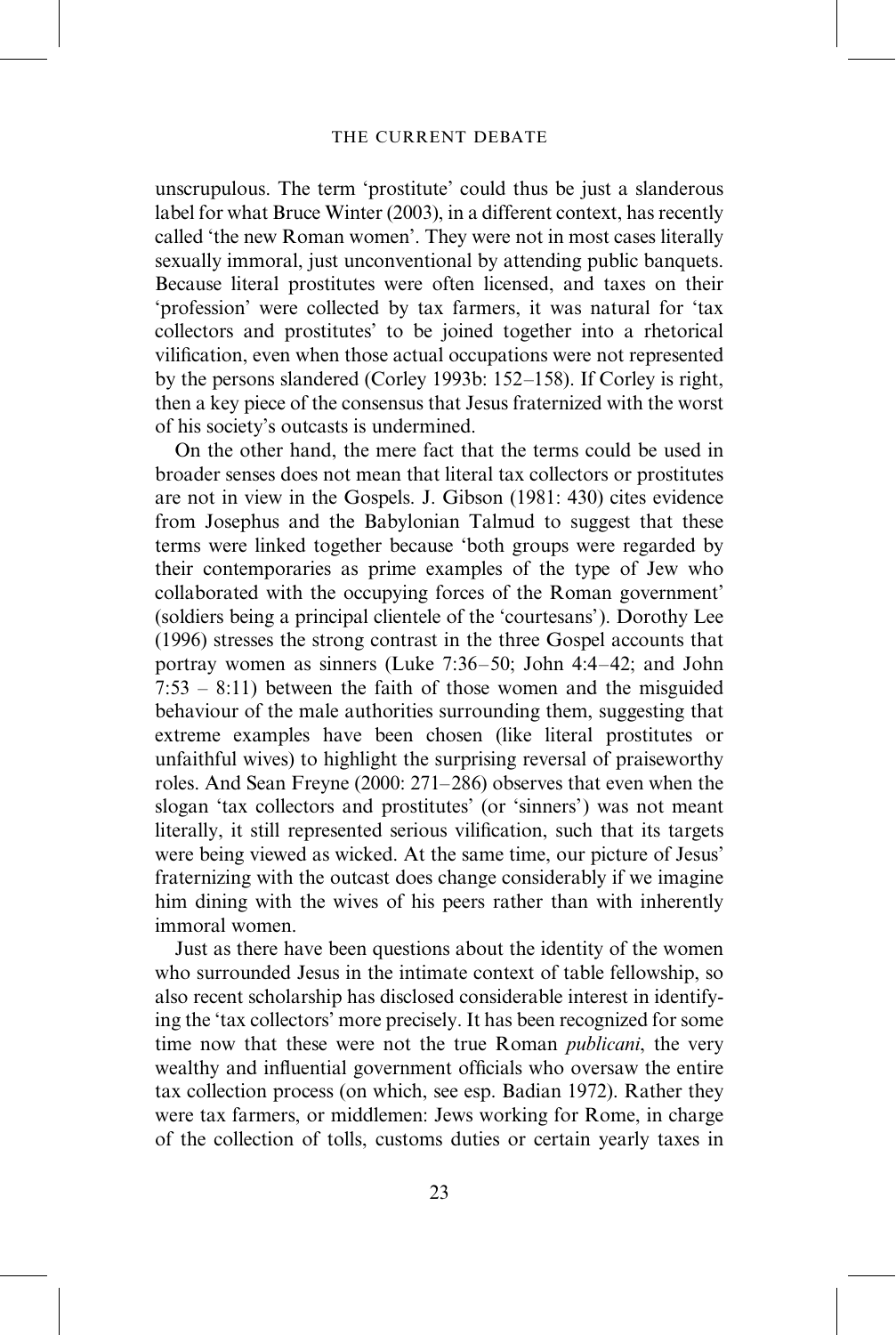specific locations; men who made their money by charging more than what they had to pass on to their imperial overlords. Thus, except in some very limited circles, their ostracism had far more to do with their making a living – at times via considerable greed and extortion – to the detriment of their own country than with any supposed laws of ritual impurity that they might have transgressed (see Youtie 1937; Donahue 1971; Herrenbrück 1981, 1987). Fritz Herrenbrück has completed the most thorough investigation of this topic, concluding that 'tax contractors' might be the best English rendering of the Greek *telonai* (1990: 25) and that the heart of the historical Jesus' ministry to these people involved his sense of mission to 'all Israel', including the nation's most despised (1990: 285). Even studies that engage in more radical tradition-historical dissection usually come to similar conclusions (e.g. Völkel 1978).<sup>6</sup>

From analysing the two groups denoted by 'tax collectors and prostitutes', it is a small step to considering what the Gospels mean by the more common epithet 'tax collectors and sinners' (or the term 'sinner' or 'sinners' by itself). Precisely who is and who is not included under this broad heading? For much of the twentieth century, the stereotypical response to this question was the  $\alpha$ <sup>-ha</sup>-*'ares*, the 'people of the land': the vast majority of simple Jewish farmers and fishermen, housewives and artisans, who were not aligned with any Jewish sect and did not follow the purity laws that the Pharisees had superimposed onto the Torah to contextualize the commandments of Moses for their day.7 Specific studies that investigated the problem in more detail often considerably narrowed the scope of who would have been called a 'sinner', focusing, for example, on those guilty of an immoral mode of life or who practised a dishonourable vocation (Jeremias 1931).8 Others added Gentiles of various categories, or the priestly aristocracy who had compromised too much with Rome, or other non-Pharisaic leadership sects (see Perrin 1967: 93–94; Borg 1984: 83–86, esp. 84–85; Westerholm 1978: 69–71).

<sup>6</sup> Farmer (1978) thus thinks that 'tax collectors' in the phrase 'tax collectors and sinners' refers to the social, economic and political constituency of the outcasts, while 'sinners' indicates their religious status. Rau (1998) believes he discerns two stages in Jesus' ministry, so that his initial popularity among the people symbolized by 'tax collectors' eventually becomes a key catalyst in his later rejection by the religious authorities.

<sup>7</sup> See classically Raney 1930; Horsley (1987: 217–221) claims it as a consensus a half-century later.

<sup>8</sup> But Jeremias (1969: 259, 26–67) later confused things by moving more in the direction of seeing all the 'am-hā-'āres as sinners.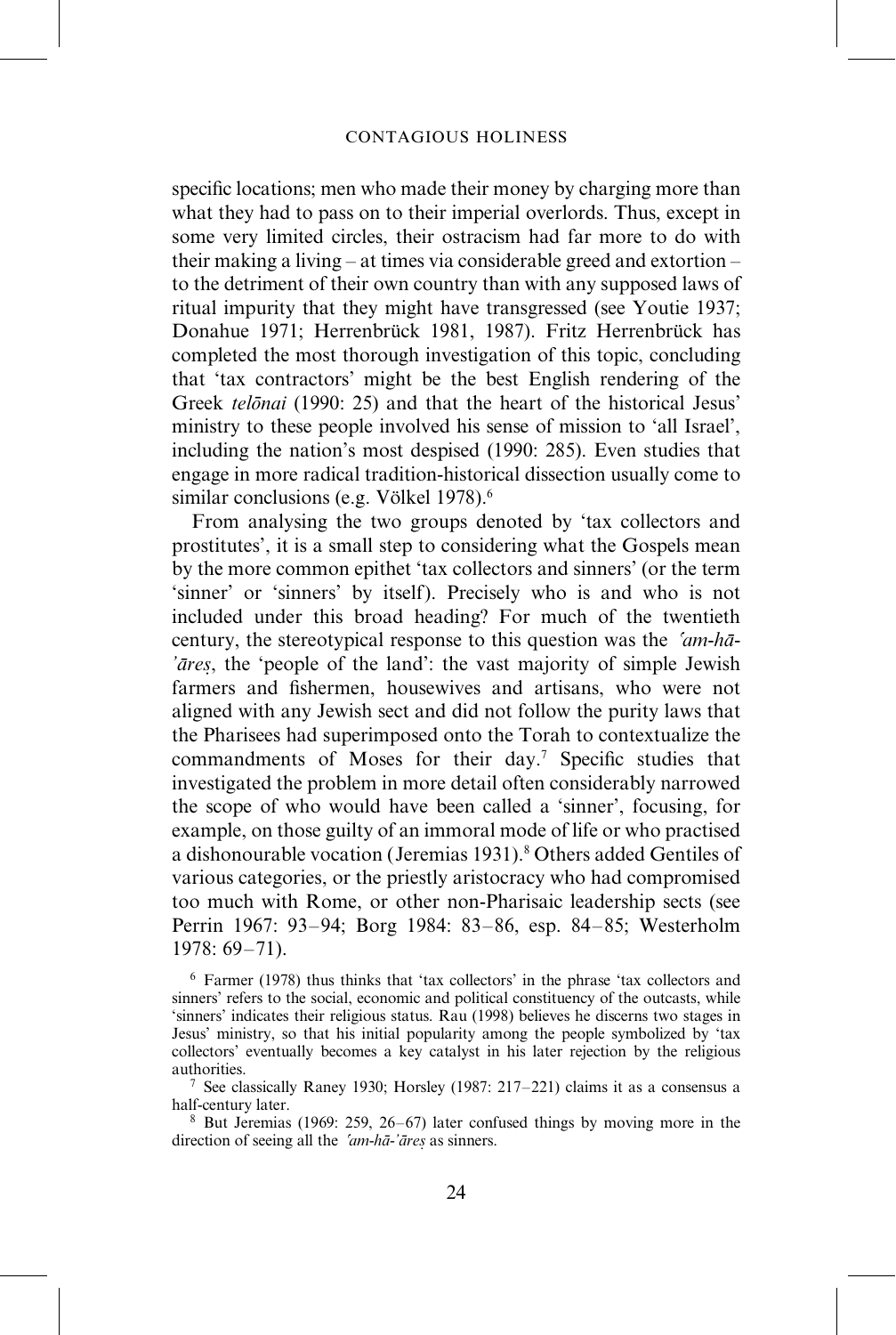#### THE CURRENT DEBATE

In the mid-1980s, however, E. P. Sanders' blockbusting Jesus and Judaism challenged these approaches head on. Building on an earlier article (1983), Sanders (1985: 174–211) argued that the Pharisees had too little influence and were too few in number to have successfully stigmatized as 'sinners' all non-Pharisees, or even the majority of the people of the land. What is more, why would Jesus be criticized for eating with what amounted to his own cultural subgroup, since he was not a formally trained teacher or aligned with any of the leadership movements? Rather, the 'sinners' in the Gospels must be seen as the flagrantly wicked. The Greek term employed, *hamartoloi*, in the Septuagint regularly translated the Hebrew  $r\check{e}\check{s}\check{a}\hat{i}m$ , a word consistently used for serious forms of immoral or evil behaviour. Now one can understand why Jesus would be severely criticized.

Sanders goes even further, to allege that by eating with the wicked, Jesus demonstrated his acceptance of them without calling them to repentance. Sanders points to the paucity of references to 'repentance' in Mark and Matthew; the few references that do occur he believes prove historically suspect. Mark 1:15 and parallels are the Evangelists' creation of a kind of headline over Jesus' ministry, summarizing how he went around telling people to repent in light of the imminently arriving kingdom. The majority of explicit references to repentance occur in Luke, several in demonstrably redactional additions to Mark or Q, so that it would appear this is a favourite theme of Luke and not necessarily of the historical Jesus (cf. also Sanders 1993: 231–232).<sup>9</sup>

Now Sanders does not deny that, if asked, Jesus would have responded that turning from sin was a good thing to do; he just does not believe it formed the distinctive or dominant core of Jesus' message. Rather, what stood out was Jesus' pronunciation of God's forgiveness of sins to people without requiring of them the standard Jewish signs of true repentance: the offering of animal sacrifices in the temple; restitution where crimes, particularly financial ones, against people could be compensated for; and a period of penance or probation during which one's change of heart and behaviour could be tested.

Scholars have responded to Sanders' claims in several ways. This last point, that Jesus bypassed the provisions in both written and oral Torah for demonstrating true repentance via the temple cult and

<sup>9</sup> Without always coming to the same historical conclusions, see the detailed unpacking of the concern in Luke for tax collectors by Ford (1984: 65–78) and for sinners more generally by Neale (1991). For an entire monograph on the theme of repentance in Luke, with detailed consideration of Jewish backgrounds, see Nave 2002.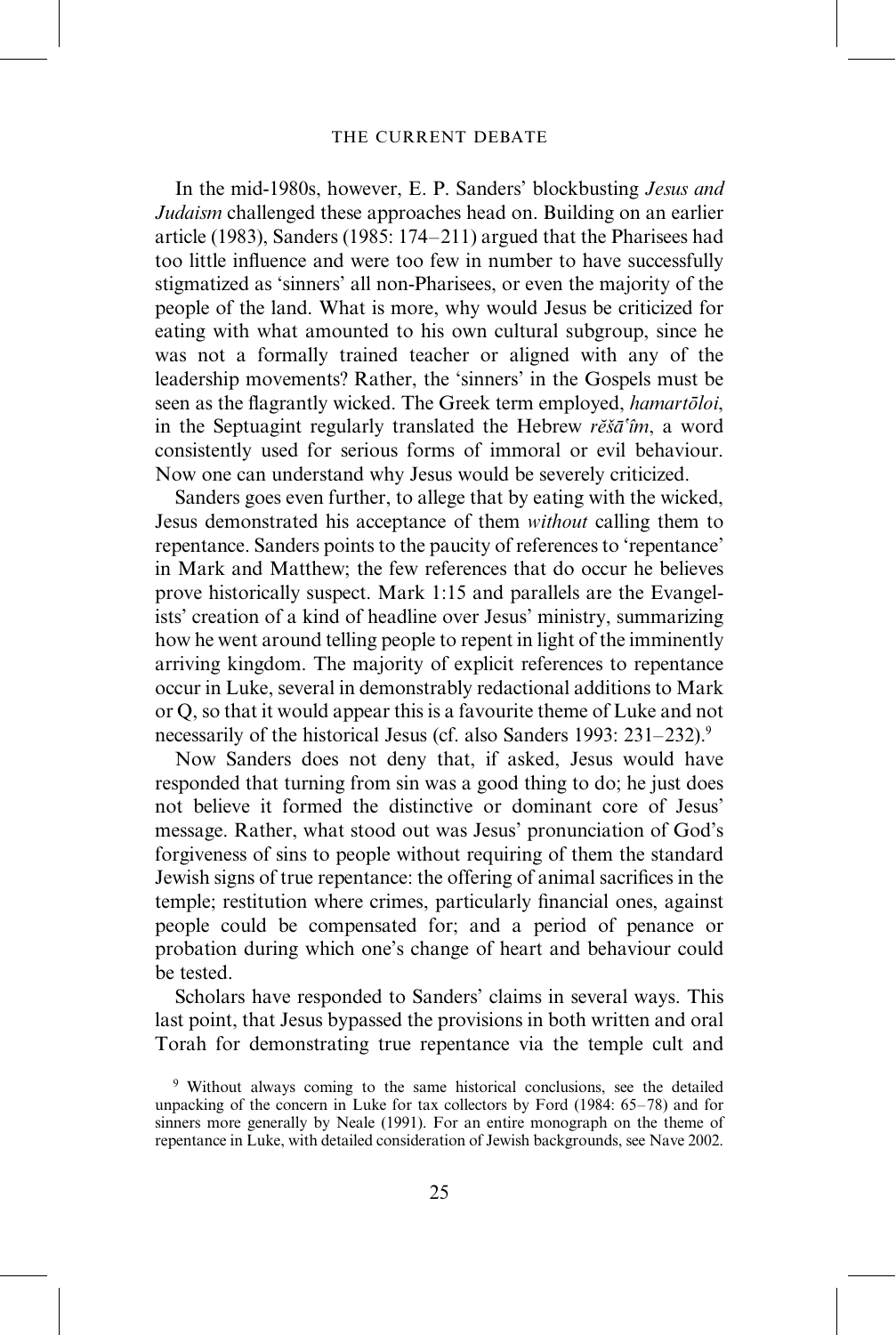specific restitution or penance, has been widely accepted. Herein may well have lain one of the major 'scandals' of Jesus' ministry (see esp. Chilton 1992). On the other hand, Sanders has probably overly minimized both the impact of the Pharisees in Jesus' world and the pervasiveness of a desire for ritual purity, even on the part of the ordinary people (whose scrupulous concern for the Law can, at the same time, certainly be overestimated). Jacob Neusner's many writings provide a counterpoint to Sanders at this juncture,<sup>10</sup> while Roland Deines has provided perhaps the most balanced analysis seeking a middle ground between exaggerating and overly minimizing the role of purity in Pharisaic thought and practice.11 The rejection of any widespread concern for repentance, finally, is the weakest link in Sanders' chain of argument. The claim that Lukan theological emphasis implies unhistorical fabrication is again a non sequitur, and, even apart from specific uses of the term in the earlier Gospels or Gospel sources, the whole thrust of Jesus' ethical teaching highlights stringent moral living, in contrast to many prevailing trends of his day, as the sign of the transformed lives the in-breaking kingdom generates among his followers (see esp. Chilton 1988; cf. N. Young 1985).

William Walker (1978) offers a more sweeping challenge to the conviction that Jesus' acceptance of tax collectors formed a central and authentic part of his historical mission. He itemizes six reasons for rejecting this theme in its entirety.

- (1) The tradition appears only in the Synoptic Gospels within the New Testament.
- (2) The most authentic Synoptic material presents Jesus holding a very negative view of the tax collectors (grouping them with sinners and prostitutes in pejorative slogans: Matt. 5:46–47; 18:15–17; 21:31–32).
- (3) The references to Jesus' positive association with them appear mostly in accusations by his critics, which therefore cannot be trusted (Matt. 11:18–19 par.; Luke 15:1–2).
- (4) The two narratives that actually portray Jesus dining with tax collectors (Mark 2:15–17 pars.; Luke 19:1–10) can be viewed as artificial constructions.

<sup>10</sup> See esp. Neusner 1991. For a balanced, mediating perspective see Dunn 1990; for a similar approach in dialogue with the ongoing debate between Sanders and Neusner, see Hengel and Deines 1995.

<sup>&</sup>lt;sup>11</sup> See esp. Deines 2001. Cf. also Hengel and Deines 1995 and Dunn 1990.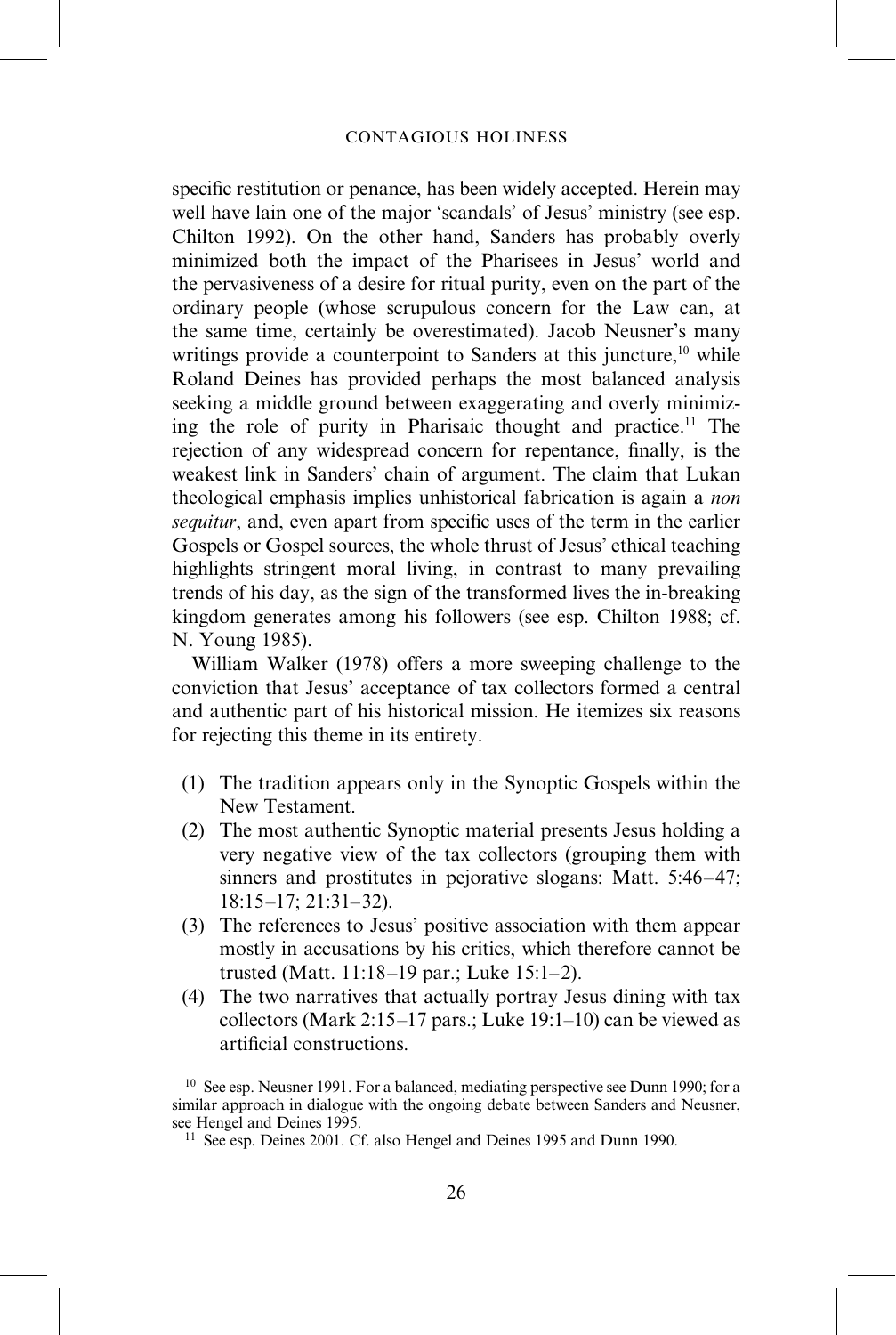#### THE CURRENT DEBATE

- (5) There is confusion surrounding the identity of one of those tax collectors, Levi, since Matthew's Gospel refers to him as Matthew instead (Matt. 9:9–13).
- (6) Finally, an Aramaic word  $t\tilde{e}$ *lanê*, which means something like 'playboy', could have been confused with the Greek telones for tax collector.

None of these arguments seems strong. Regarding (1), the Synoptic Gospels are overwhelmingly the place where even fairly sceptical scholars turn to find the *most* reliable historical information about Jesus. In response to (2), the negative uses of 'tax collector' all involve Jesus echoing the conventional views of his day in teachings that also challenge his listeners to a quite different ethic. Concerning (3), stereotypical charges, even when they include an element of caricature, are usually built on a core historical truth. Argument (4), about artificial constructions, is called into question by the integrity and logic of the relevant passages that emerges when we examine them in depth one at a time (see chapters 4 and 5). Point (5), dealing with the different names assigned to the tax collector Jesus calls as a disciple, makes the Synoptists' agreement on his identity as a tax collector that much more significant and secure. One can also be uncertain of people's names yet still remember accurately a lot of other information about them, as anyone who has begun to age even a little can attest! As for (6), it is improbable that an Aramaic word would ever have led to a Gospel writer rendering it with a similar-sounding Greek word on that basis alone. On any theory of Gospel authorship, the writers knew they were translating Jesus' teaching from one language to another, not looking for similar-sounding words. Aramaic can be shown to influence our exegesis of the Greek of the Gospels when a specific nuance in the Aramaic word Jesus most likely used does not automatically carry over to the Greek term, but that is not what Walker is proposing.12

Yet even if wholesale rejections of Jesus' welcome of the outcasts of his world can be fairly readily dispensed with, it is clear that the current state of scholarship is more in flux on this topic than many introductory overviews concede. Moreover, even after eliminating the idiosyncracies of the Jesus Seminar, it is increasingly recognized that the standard criteria of authenticity used in Gospels scholarship – multiple attestation, dissimilarity, coherence and Palestinian

<sup>12</sup> For a similar but independent critique of Walker, see Neale 1991: 110–115.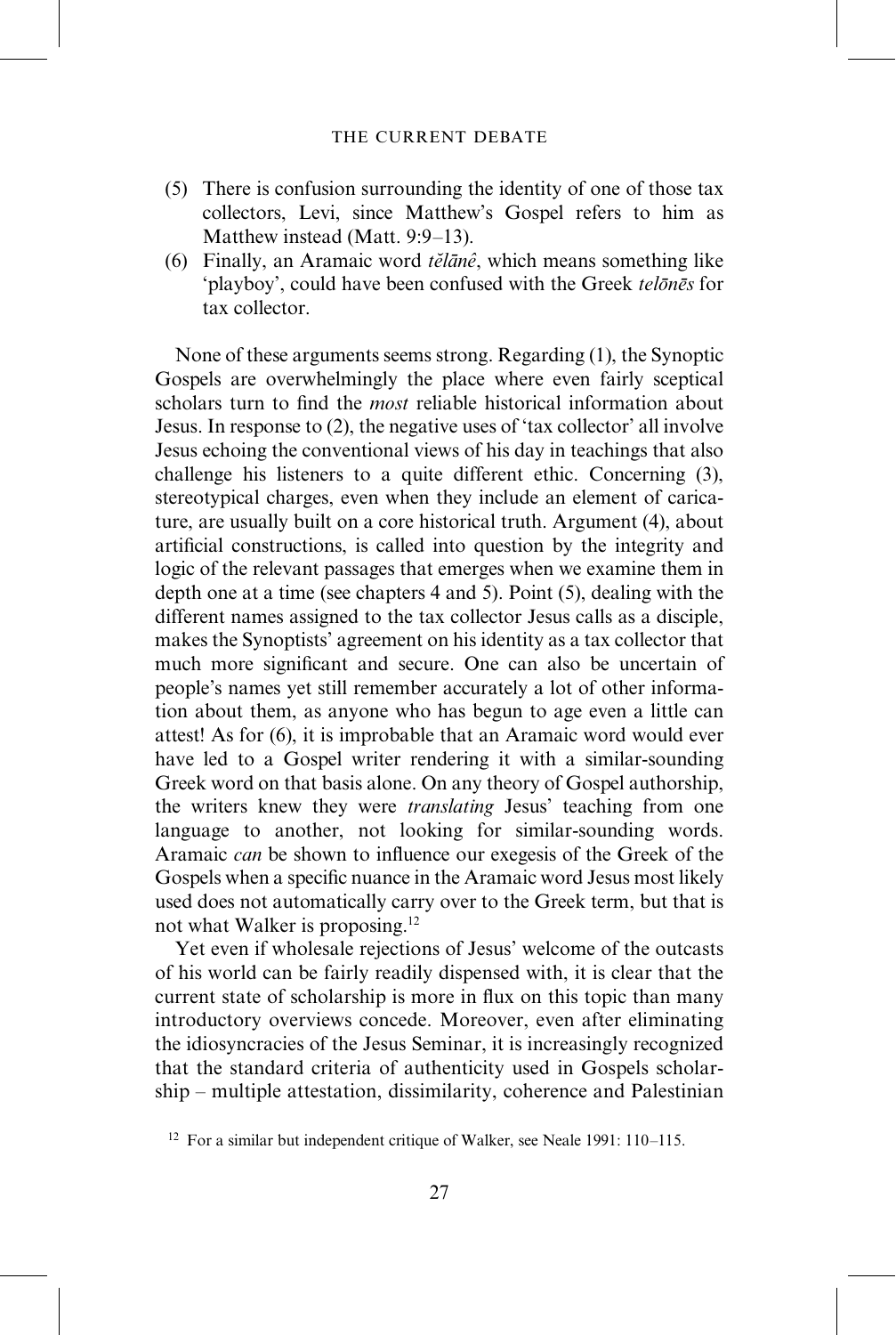environment – cannot bear all the weight that has often been placed on them.13 In fact, N. T. Wright and a trio of German scholars (Gerd Theissen, Dagmar Winter and Annette Merz) have independently developed a four-part criterion that holds out considerably greater promise for valid historical-Jesus research. Wright (1996: esp. 131–133) calls it the criterion of 'double similarity and dissimilarity'. The Germans refer to it as the *Plausibilitätskriterium*, which in English translation has been rendered 'the criterion of historical plausibility' (Theissen and Merz 1997: 115–118; Theissen and Winter 2002). In short, the criterion suggests that when an element of the Gospel tradition (1) makes sense in the first third of the first century in Israel, yet (2) depicts Jesus challenging conventional Jewish thinking in some respect and (3) shows signs of having been followed by early Christianity either inside or outside the New Testament, yet (4) seems to have changed in some significant way in that later context, then we have powerful support for believing it to be authentic. That is to say, other early Jewish or Gentile Christians are unlikely to have created it and read it back onto the lips of Jesus.

What happens to our theme of Jesus, sinners and table fellowship when this four-part criterion is applied to it?<sup>14</sup> We may deal with two of the four parts quite briefly because there is little controversy attached to their application. Celebrating communal meals together continued to play a central role in early Christian living. The first summary of Christian fellowship in Acts 2:42 describes the believers 'breaking bread' together, a practice subsequently stated as occurring in their homes on a daily basis (v. 46). Acts 6:1–7 depicts a daily distribution to needy believers, which may well have involved food (the other possibility is money). Peter's 'breakthrough' with Cornelius involved his recognition that by declaring all foods clean, God was declaring all people clean, so that there could no longer be valid objections to Jewish Christians residing and eating with Gentiles (Acts 10; cf. 11:3). Paul and Silas enjoyed a meal with the Philippian jailer and his family, on which occasion the latter were baptized (16:34). Paul and his companions likewise 'break bread' with the church in Troas, after which Paul preaches into the night

<sup>13</sup> I have summarized the state of research already in Blomberg 1987: 246–254, with updates in Blomberg 2001: 63–66.

<sup>14</sup> In very sketchy form, Rau (1998) has done this for Jesus' association with sinners more generally. Cf. his generally positive results with the fairly meagre conclusions of Fiedler's book-length work (1976) on Jesus and sinners using the older criteria of authenticity and tradition-critical dissections of each passage.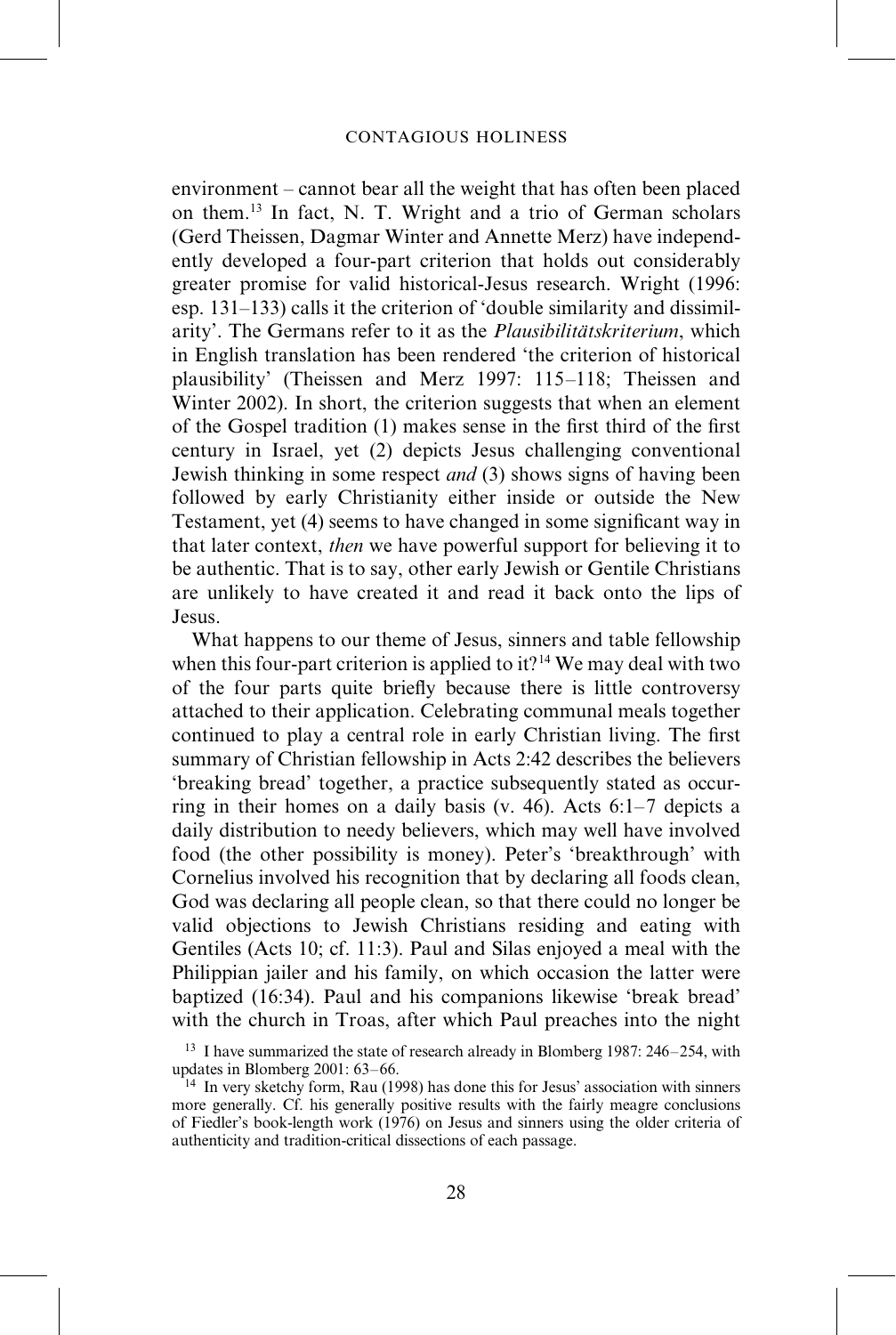$(20:7-12)$ <sup>15</sup> While not pervasive, the motif of Christians eating special meals with each other and extending table fellowship to outsiders appears just often enough to demonstrate that Jesus' practice was not something unique to his mission or ministry but remains a model for Christians everywhere.

The most significant meal for early Christians, of course, was the Lord's Supper, which may already be referenced in Acts 2:42. Important epistolary teaching on its practice occurs in 1 Corinthians 10:14–22 and 11:17–34, in which Paul rebukes the Corinthian Christians for the way they are eating food sacrificed to idols in the context of pagan temple worship and are profaning the Lord's Supper by not caring adequately for the poor and needy in their midst.<sup>16</sup> Hebrews 13:10 may also allude to the Eucharist when it avers, 'We have an altar from which those who minister at the tabernacle have no right to eat,' but this is disputed. Hebrews 13:2 certainly reflects the need for early Christian hospitality more generally, as it alludes to Abraham's experience of entertaining angels 'unawares' (kjv).

Revelation 2:14–16 and 20–22 contain further reproof of early Christian communities improperly eating food sacrificed to idols, again because they confuse pagan worship with Christian. In 3:20, Jesus introduces the precious metaphor of coming in to eat with those who open the door to him when he knocks. And perhaps the most important reference to a Christian meal in the New Testament outside the Gospels is the glorious picture of the wedding feast of the Lamb (Rev. 19:7–9), a stunning portrait of the intimacy of table fellowship that all God's people will enjoy with all the company of the redeemed of every age when Christ returns. A number of Jesus' meals with his disciples even before the Last Supper may well have intentionally foreshadowed this banquet, especially given the imagery Jesus utilizes in Matthew 8:10–11 and parallel, of people coming from every direction of the compass to eat with faithful Jews when the kingdom comes in all its fullness.17 There is thus no doubt that lines of continuity proceeded from Jesus' dining customs into early Christian meal practices in the rest of the New Testament (cf. further Oden 2001).

<sup>15</sup> For a similar overview, see Bolyki (1998: 208–210), who adds the meal on board the ill-fated ship in Acts 27:33–38. But there is no indication that Paul here is 'breaking bread' with any other Christians, or that the meal is anything other than an ordinary one after so many days of fasting.

<sup>&</sup>lt;sup>16</sup> On both passages, see further Blomberg (1994a: *ad loc*).

<sup>&</sup>lt;sup>17</sup> For a more detailed survey of the texts presented in this paragraph (along with a few others), see Bolyki 1998: 210–215.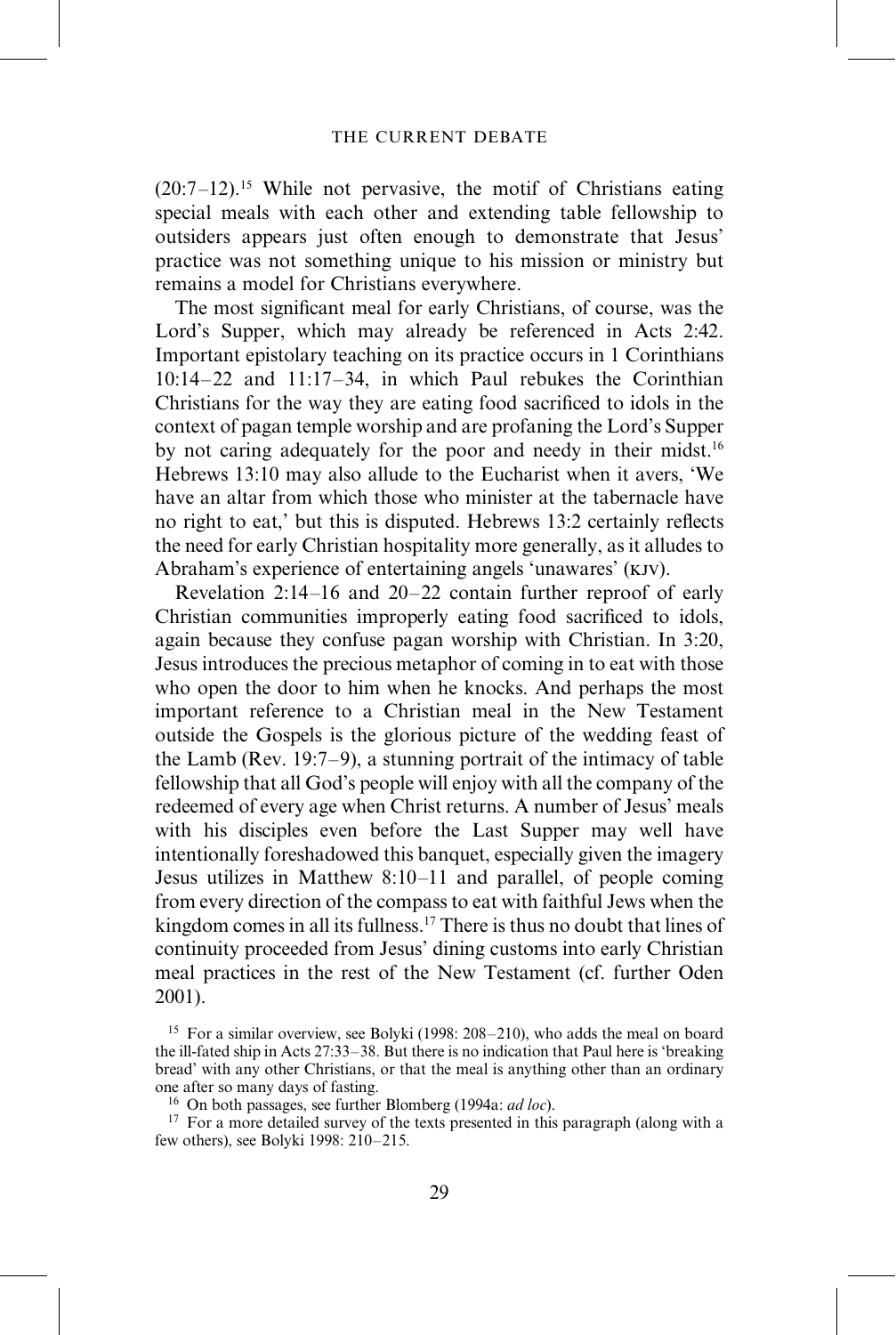At the same time, significant discontinuity appears. Precisely because Jesus' Last Supper (Mark 14:12–26 pars.) took on such central significance and became prescriptive for the repeated celebration of the Lord's Supper, the unambiguous evidence of Christians continuing to go out of their way to have ordinary meals with the sinners and outcasts of their communities remains comparatively meagre. Jude 12 affords the lone New Testament reference to the  $a\alpha\overline{p}\overline{e}$  or love feast, terminology which is repeated in Ignatius, Tertullian, Clement of Alexandria, the Sybilline Oracles, the Epistula Apostolorum, the Apocalypse of Paul and perhaps a few other early Christian sources. But while there is a diversity of meals to which this terminology is applied, none unambiguously describes a fellowship meal apart from the celebration of the Eucharist (McGowan 1997; cf. Bolyki 1998: 223–227). Didache 11 offers instructions on how long to provide hospitality for itinerant Christian prophets, but these seem to apply only to ordinary meals in private homes. Otherwise this document's various references to table prayers and fellowship meals point to eucharistic practices (cf. further Bolyki 1998: 222–223). None of this is to say that believers cannot combine some of the objectives of Jesus' table fellowship with outsiders with the celebration of the Lord's Supper, but the caution that not everyone should partake of the latter (1 Cor. 11:27–32),<sup>18</sup> contrasting with the radical inclusiveness of the former, makes it more difficult to combine the two kinds of meals than to keep them separate.

Ironically, it is actually non-Christian Judaism that appears to preserve a somewhat closer parallel to the format of Jesus' original festive meals, particularly in the Pharisaic  $h\bar{a}b\hat{u}r\hat{o}t$  (White 1988). But of course these were not open to 'sinners', whether the ritually impure or the morally wicked, while the Christian celebration of the Lord's Supper, precisely because of the warnings of 1 Corinthians 11, became increasingly limited first to believers only and then, in even narrower fashion, to Christians of certain theological traditions or to 'believers in good standing' with the Lord, as we might say today. Within a few centuries after the beginning of the Christian era, no context remained in which Christians re-created the conflicted

<sup>18</sup> This is true regardless of one's interpretation of precisely who should exclude themselves from the Lord's Table and for what reasons. A fair number of recent commentators argue, persuasively in my opinion, that 'discerning the body of the Lord' in v. 29 refers to truly recognizing who God's people are and thus caring for the poor in their midst (contrast vv. 17–22) (see further Blomberg 1994a: 231). But non-Christians by definition cannot truly understand who Christ's body is, or they would become Christians.